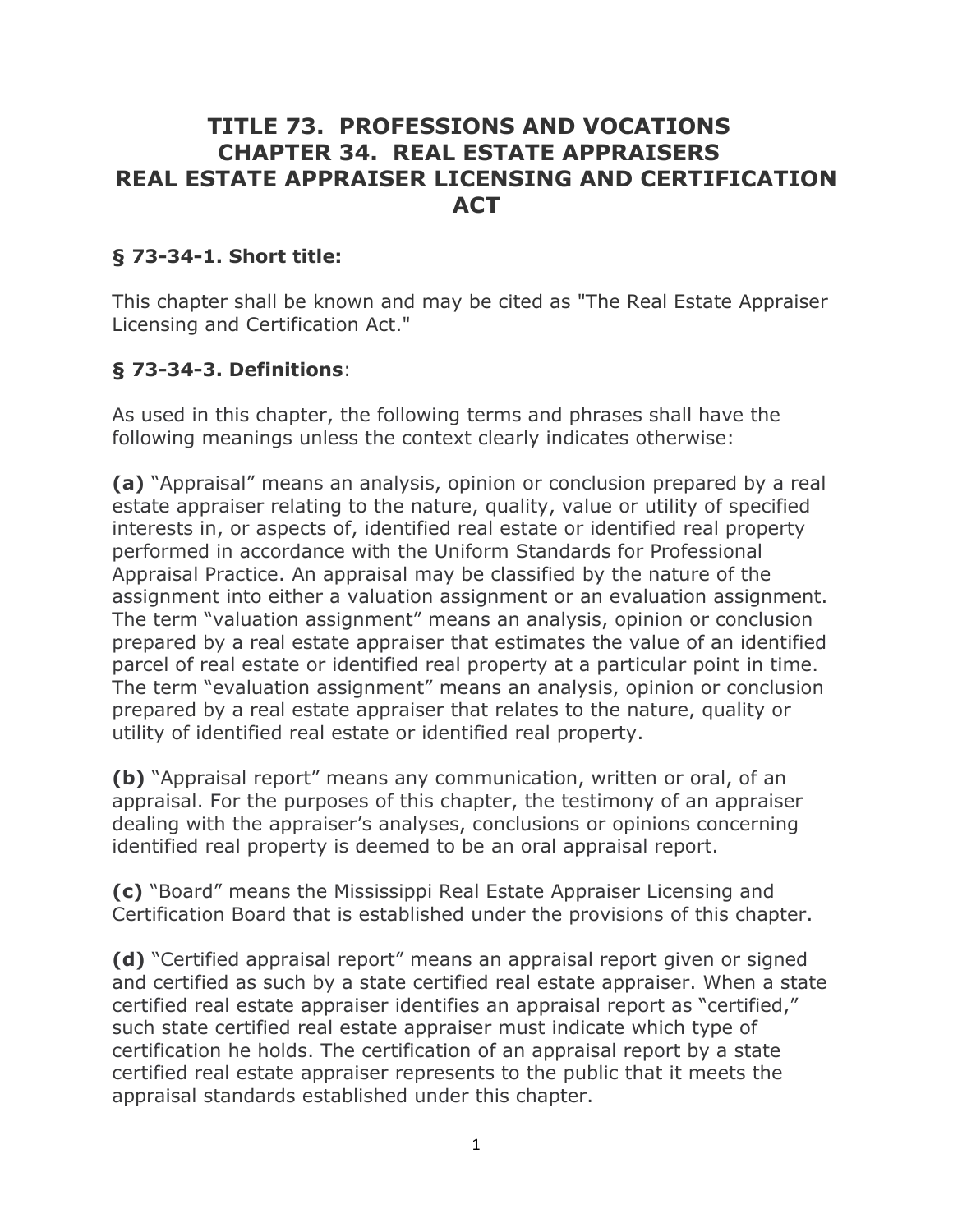**(e)** "Commission" means the Mississippi Real Estate Commission as established under Section 73-35-5, Mississippi Code of 1972.

**(f)** "Licensed real estate appraiser" means a person who holds a current, valid appraisal license issued to him under the provisions of this chapter.

**(g)** "Real estate or real property" means an identified parcel or tract of land, with improvements, and includes easements, rights-of-way, undivided or future interest, or similar rights in a tract of land, but does not include mineral rights, timber rights, growing crops, water rights, or similar interests severable from the land when the transaction does not involve the associated parcel or tract of land.

**(h)** "Real estate appraisal activity" means the act or process of making an appraisal of real estate or real property and preparing an appraisal report.

**(i)** "Real estate appraiser" means a person who engages in real estate appraisal activity for a fee or other valuable consideration.

**(j)** "Real property" means one or more defined interests, benefits or rights inherent in the ownership of real estate.

**(k)** "State certified real estate appraiser" means a person who holds a current, valid license as a real estate appraiser issued to him under the provisions of this chapter for certified real estate appraisers.

**(***l***)** "Appraisal management company" or "AMC" means, in connection with valuing properties collateralizing mortgage loans or mortgages incorporated into a securitization, any external third party that oversees a network or panel of more than fifteen (15) certified or licensed appraisers in this state or twenty-five (25) or more nationally within a given year, that is authorized either by a creditor of a consumer credit transaction secured by a consumer's principal dwelling or by an underwriter of or other principal in the secondary mortgage markets to:

**(i)** Recruit, select, and retain appraisers;

**(ii)** Contract with licensed and certified appraisers to perform appraisal assignments;

**(iii)** Manage the process of having an appraisal performed, including providing administrative duties such as receiving appraisal orders and appraisal reports, submitting completed appraisal reports to creditors and underwriters, collecting fees from creditors and underwriters for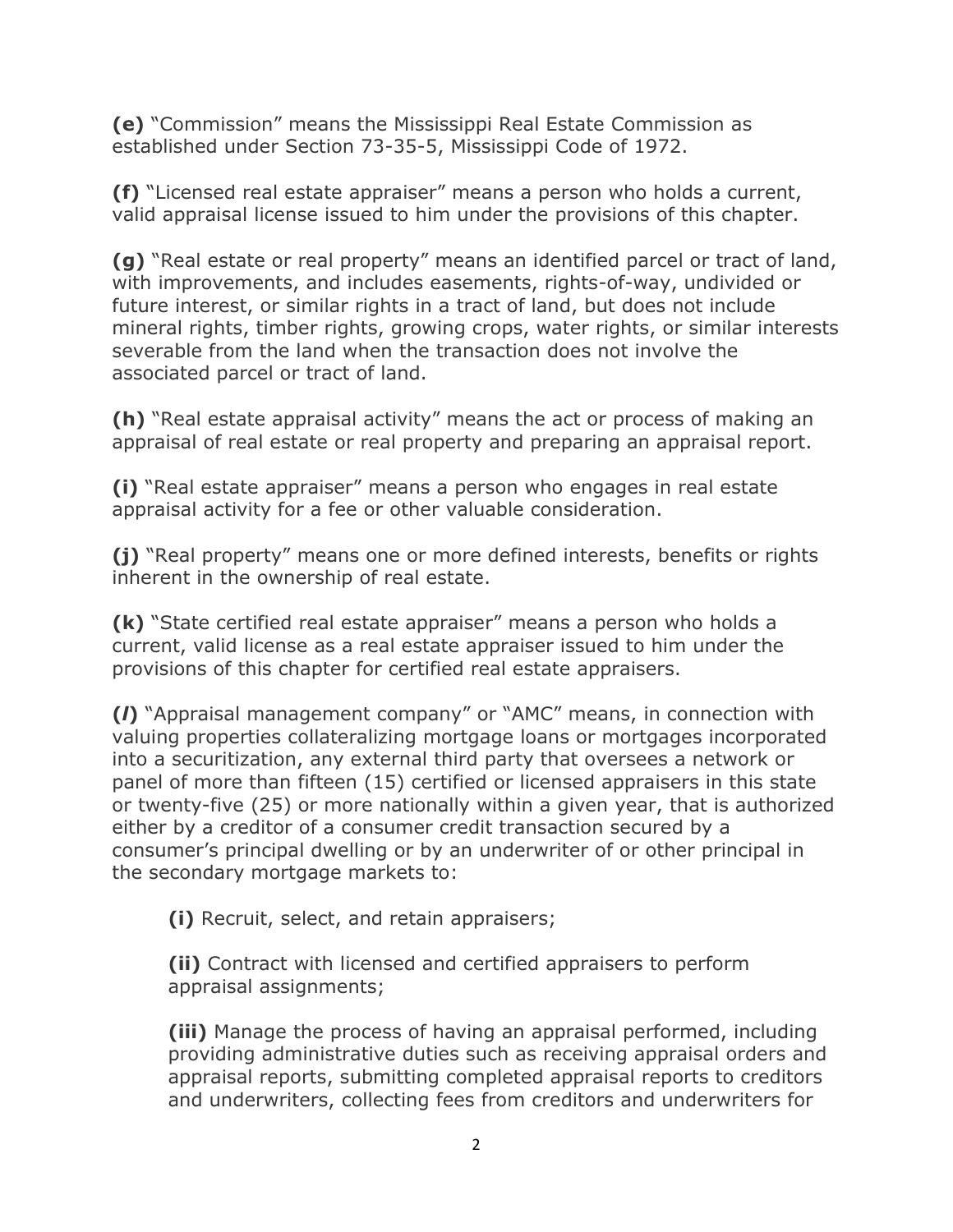services provided, and reimbursing appraisers for services performed; or

**(iv)** Review and verify the work of appraisers.

**(m)** "Appraisal review" means the act or process of developing and communicating an opinion about the quality of another appraiser's work that was performed as part of an appraisal assignment, except that a quality control examination of an appraisal shall not be an appraisal review.

**(n)** "Appraiser" means an individual who holds a license or certification as an appraiser and is expected to perform valuation services competently and in a manner that is independent, impartial and objective.

**(o)** "Appraiser panel" means a network, list or roster of licensed or certified appraisers approved by an AMC to perform appraisals as independent contractors for the AMC.

**(p)** "Controlling person" means:

**(i)** An officer or director, or owner of greater than a ten percent (10%) interest, of a corporation, partnership or other business entity, seeking to act as an appraisal management company in this state;

**(ii)** An individual employed, appointed, or authorized by an appraisal management company that has the authority to enter into a contractual relationship with other persons for the performance of services requiring registration as an appraisal management company and has the authority to enter into agreements with appraisers for the performance of appraisals; or

**(iii)** An individual who possesses, directly or indirectly, the power to direct or cause the direction of the management or policies of an appraisal management company.

**(q)** "Federal financial institutions regulatory agencies" means the Board of Governors of the Federal Reserve System, the Federal Deposit Insurance Corporation, the Office of the Comptroller of the Currency, the Office of Thrift Supervision, and the National Credit Union Administration.

**(r)** "Federally related transaction" means any real estate-related financial transaction which a federal financial institutions regulatory agency or the Resolution Trust Corporation engages in, contracts for, or regulates, and which requires the services of an appraiser.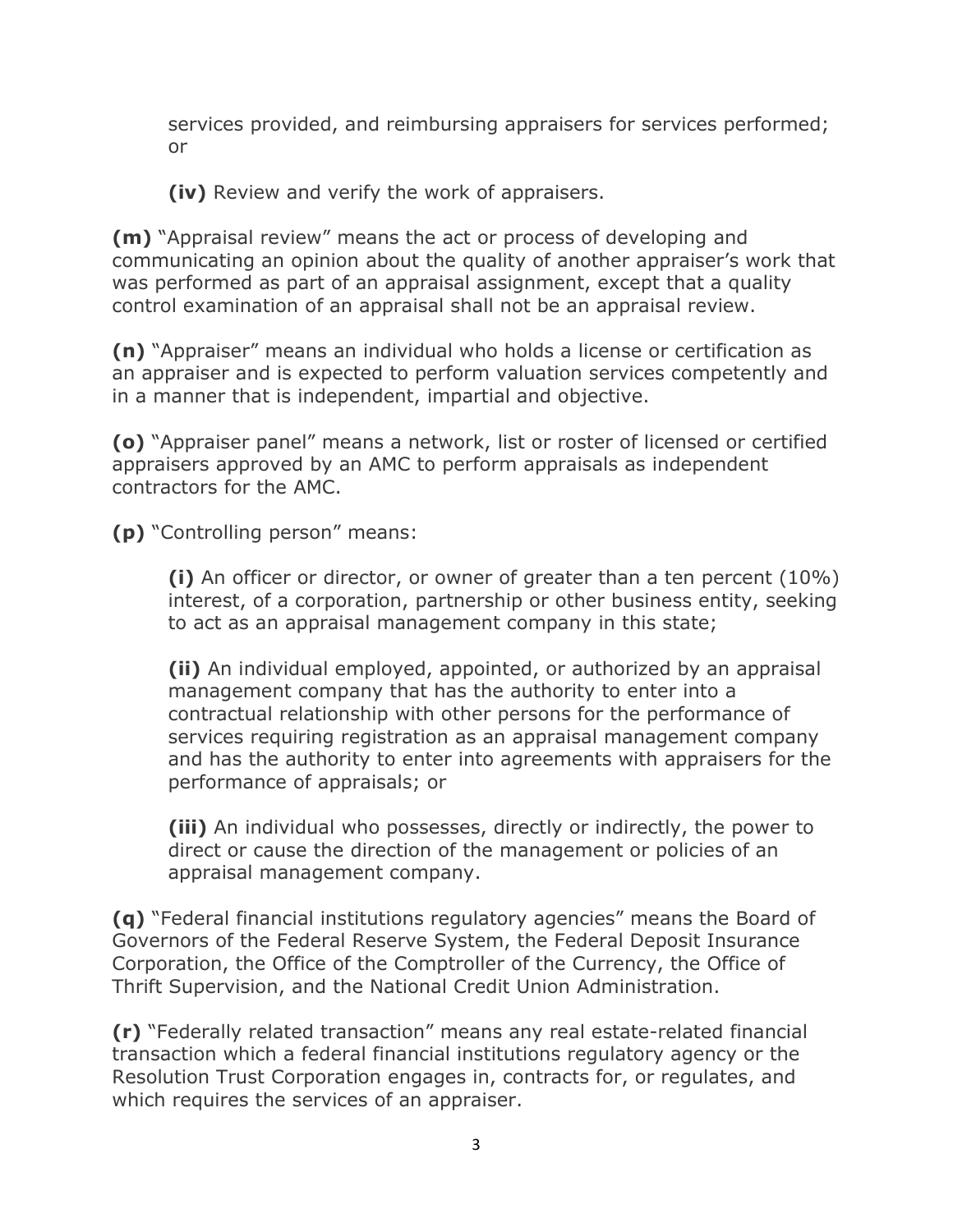**(s)** "Person" means an individual, firm, partnership, limited partnership, limited liability company, association, corporation, or other group engaged in joint business activities, however organized.

**(t)** "Quality control examination" means an examination of an appraisal report for compliance and completeness including grammatical, typographical or other similar errors.

**(u)** "Real estate-related financial transaction" means any transaction involving:

**(i)** The sale, lease, purchase, auction, investment in or exchange of real property, including interests in property, or the financing thereof;

**(ii)** The refinancing of real property or interests in real property; and

**(iii)** The use of real property or interests in property as security for a loan or investment, including mortgage-backed securities.

**(v)** "Uniform Standards of Professional Appraisal Practice" means the current standards of the appraisal profession, developed for appraisers and users of appraisal services by the Appraisal Standards Board of the Appraisal Foundation.

**(w)** "USPAP" means the Uniform Standards of Professional Appraisal Practice.

**(x)** "Appraisal Foundation" means the Appraisal Foundation, as defined by 12 USC Section 3350, or its successor.

**(y)** "Appraisal Standards Board" means the Appraisal Standards Board of the Appraisal Foundation, or its successor.

**(z)** "Appraisal Subcommittee" means the Appraisal Subcommittee of the Federal Financial Institutions Examination Council, or its successor.

**(aa)** "Appraiser Qualifications Board" means the Appraiser Qualifications Board of the Appraisal Foundation, or its successor.

**(bb)** "Supervisory appraiser" means a supervisory appraiser as defined by the Appraiser Qualifications Board.

**(cc)** "Trainee appraiser" means a trainee appraiser as defined by the Appraiser Qualifications Board.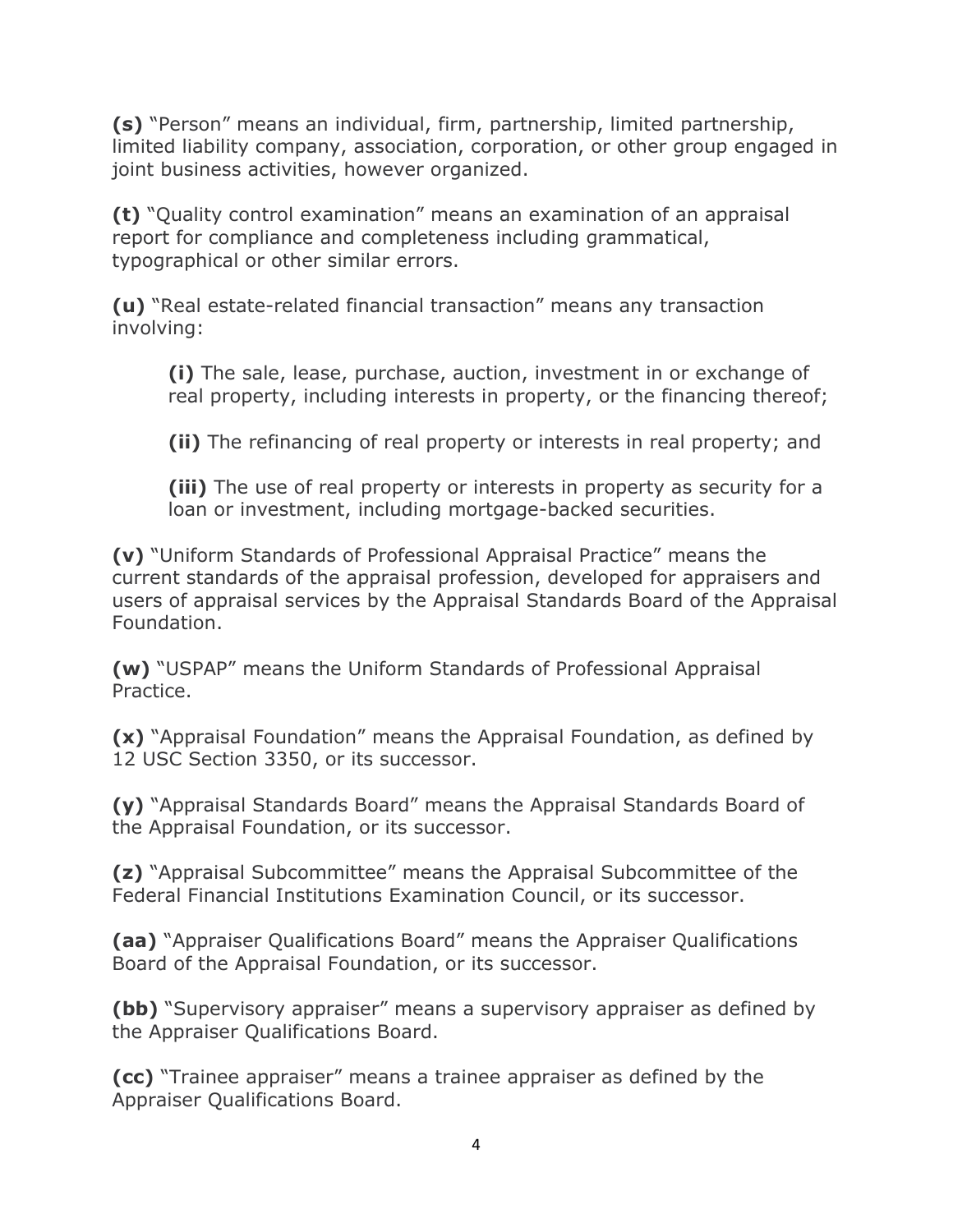#### **§ 73-34-5. Persons required to obtain real estate appraisal license; exceptions; "significant professional assistance" defined:**

**(1)** Except as otherwise provided for in this section, it shall be unlawful for anyone to engage in real estate appraisal activity in this state without first obtaining one (1) of the three (3) real estate appraiser licenses as provided in this chapter.

(a) Any person who is engaged in real estate appraisal activity on July 1, 1990, shall continue through June 30, 1991, to be subject to the provisions of the Real Estate Brokers License Law of 1954, but, thereafter, all real estate appraisal activity shall be governed by and licensed pursuant to the provisions of this chapter. However, if the United States Congress or the Appraisal Subcommittee of the Federal Financial Institutions Examination Council extends the effective date for the use of certified or licensed appraisers in federally related transactions, then the above date of June 30, 1991, shall be extended to the date immediately preceding such extended effective date. In addition, if such Appraisal Subcommittee waives any requirement relating to certification or licensing of persons to perform appraisals in Mississippi, then such waiver shall also be effective in Mississippi under the Real Estate Appraiser Licensing and Certification Act and such requirement shall be waived by the Real Estate Appraiser Licensing and Certification Board until the waiver is terminated by the Appraisal Subcommittee. The Mississippi Real Estate Appraiser Licensing and Certification Board shall waive or modify statutory minimum requirements for hours of courses of study and provide by regulation for applicants who desire to do so to challenge the examinations, or one or some of them, by taking an examination on such courses without actually taking such courses, if such waivers or modifications are allowed or allowable under law or regulations adopted and promulgated by the United States Congress or the Appraisal Subcommittee of the Federal Financial Institutions Examination Council.

 (b) The provisions of this chapter shall not apply to any director, officer or salaried employee of commercial banks, savings banks, credit unions, and savings and loan associations, when engaged in appraisal or evaluation activities for and on behalf of such financial institution unless there is a fee charged for the appraisal or evaluation; provided that a federal statute, rule or regulation does not require such appraisal or evaluation activities to be performed by a state licensed appraiser.

 (c) This section shall not be construed to apply to individuals who do not render significant professional assistance in arriving at a real estate appraisal analysis, opinion or conclusion. Examples of the type of assistance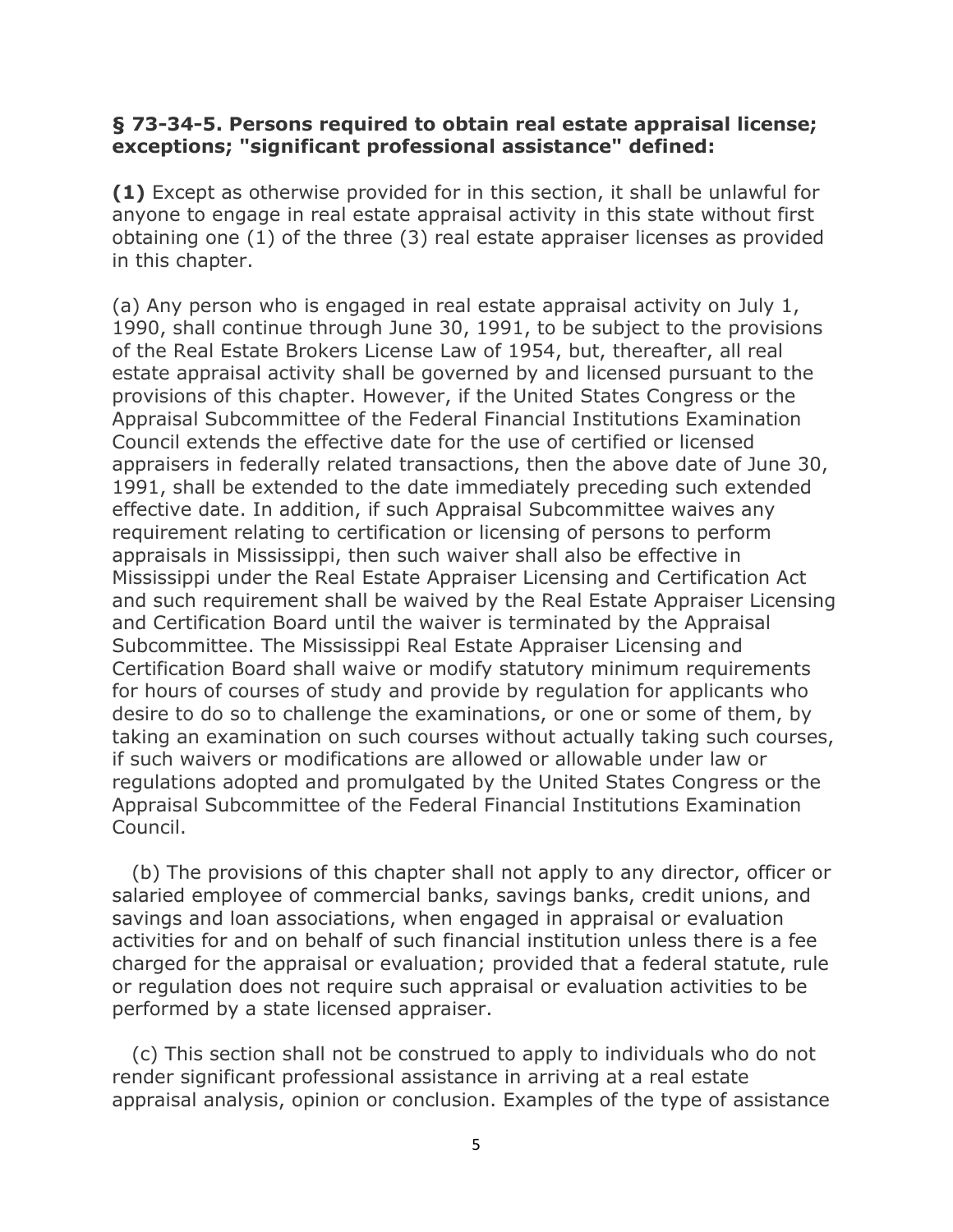which are not considered "significant professional assistance" under this section include the following: (i) assistance in obtaining the data upon which the appraisal is based; (ii) assistance in the physical preparation of the appraisal report (such as taking photographs, preparing charts, maps or graphs, or typing or printing the report); and (iii) any other assistance that does not directly involve the exercise of judgment in arriving at the analysis, opinions or conclusions concerning real estate or real property set forth in the appraisal report.

(2) The provisions of this chapter shall not apply to:

 (a) Any state, county, or municipal public officers or their salaried employees while performing their duties as such;

 (b) The employees of private firms engaged pursuant to Section 27-35- 165(2) (a) who perform work under the direction of the county tax assessor; or

 (c) Private consultants hired pursuant to Section 27-35-165(2) (b) and all personnel employed or otherwise engaged by private consultants to appraise property who perform work under the direction of the county tax assessor.

(3) No license shall be issued under the provisions of this chapter to a corporation, partnership, firm or group.

(4) The provisions of this chapter shall not apply to individuals performing timber cruises, valuation on timberland real estate appraisals for nonfederally related transactions.

(5) The provisions of this chapter shall not apply to real estate licensees who are on active status and who perform a broker price opinion pursuant to Section 73-35-4.

### **§ 73-34-7. Mississippi Real Estate Appraiser Licensing and Certification Board:**

 (1) (a) There is hereby established, as an adjunct board to the Mississippi Real Estate Commission, a board to be known as the Mississippi Real Estate Appraiser Licensing and Certification Board, which shall consist of six (6) members. Five (5) members shall be appointed by the Governor, with the advice and consent of the Senate, one (1) from each congressional district as such district existed on January 1, 1989; the Administrator of the Mississippi Real Estate Commission shall be an ex officio, nonvoting member.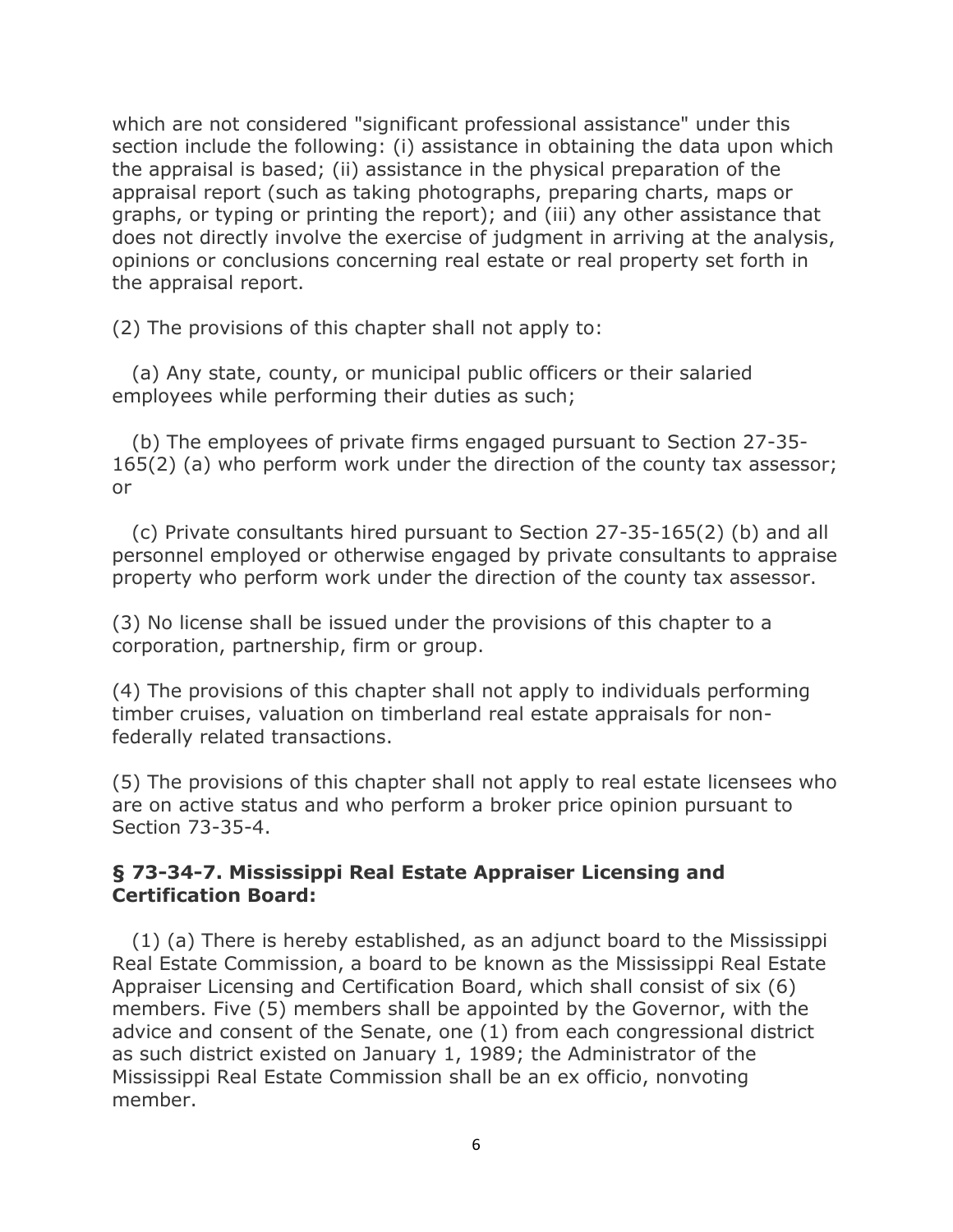(b) The initial appointments made by the Governor shall be in compliance with guidelines issued by the Federal Financial Institutions Examination Council or its designee; and the appointees shall serve for terms ending on December 31, 1991. Not more than two (2) positions on the board shall be filled with appointees who hold membership in the same professional appraisal organization.

 (c) From and after January 1, 1992, gubernatorial appointments shall be made pursuant to the procedure established in this paragraph (c). The five (5) members shall be appointed by the Governor, with the advice and consent of the Senate, one (1) from each congressional district as such district existed on July 1, 2004, and one (1) from the state at large. The provisions of this paragraph (c) shall not affect persons who are members of the Real Estate Appraiser Licensing and Certification Board as of January 1, 2004. Such member shall serve out their respective terms, upon the expiration of which the provisions of this paragraph (c) shall take effect. Nothing provided herein shall be construed as prohibiting the reappointment of any member of the said board.

 (d) At least three (3) members shall be certified general real estate appraisers or at least two (2) members shall be certified general real estate appraisers and one (1) member may be a certified residential real estate appraiser. Not more than two (2) positions on the board shall be filled with appointees who hold membership in the same professional appraisal organization. Of the initial appointments made pursuant to this paragraph (d), two (2) shall serve for three (3) years, two (2) shall serve for two (2) years and one (1) shall serve for one (1) year. Thereafter, each member shall serve for a term of four (4) years. Upon the expiration of a member's term, such member shall continue to serve until the appointment and qualification of a successor. Commencing with appointments made in 1992, no person shall be appointed as a member of the board for more than two (2) consecutive terms. The Governor may remove an appointed member for cause.

(2) The board shall meet not less than twice a calendar year. Written notice shall be given to each member of the time and place of each meeting of the board at least ten (10) days prior to the scheduled date of the meeting.

(3) A quorum of the board shall be three (3) voting members; commencing January 1, 1992, at least one (1) present must be a licensed certified general real estate appraiser or a certified residential real estate appraiser. Appointed members of the board are entitled to mileage and actual expenses as authorized by Section 25-3-41 and per diem as provided by Section 25-3- 69; ex officio members are entitled to mileage and actual expenses only.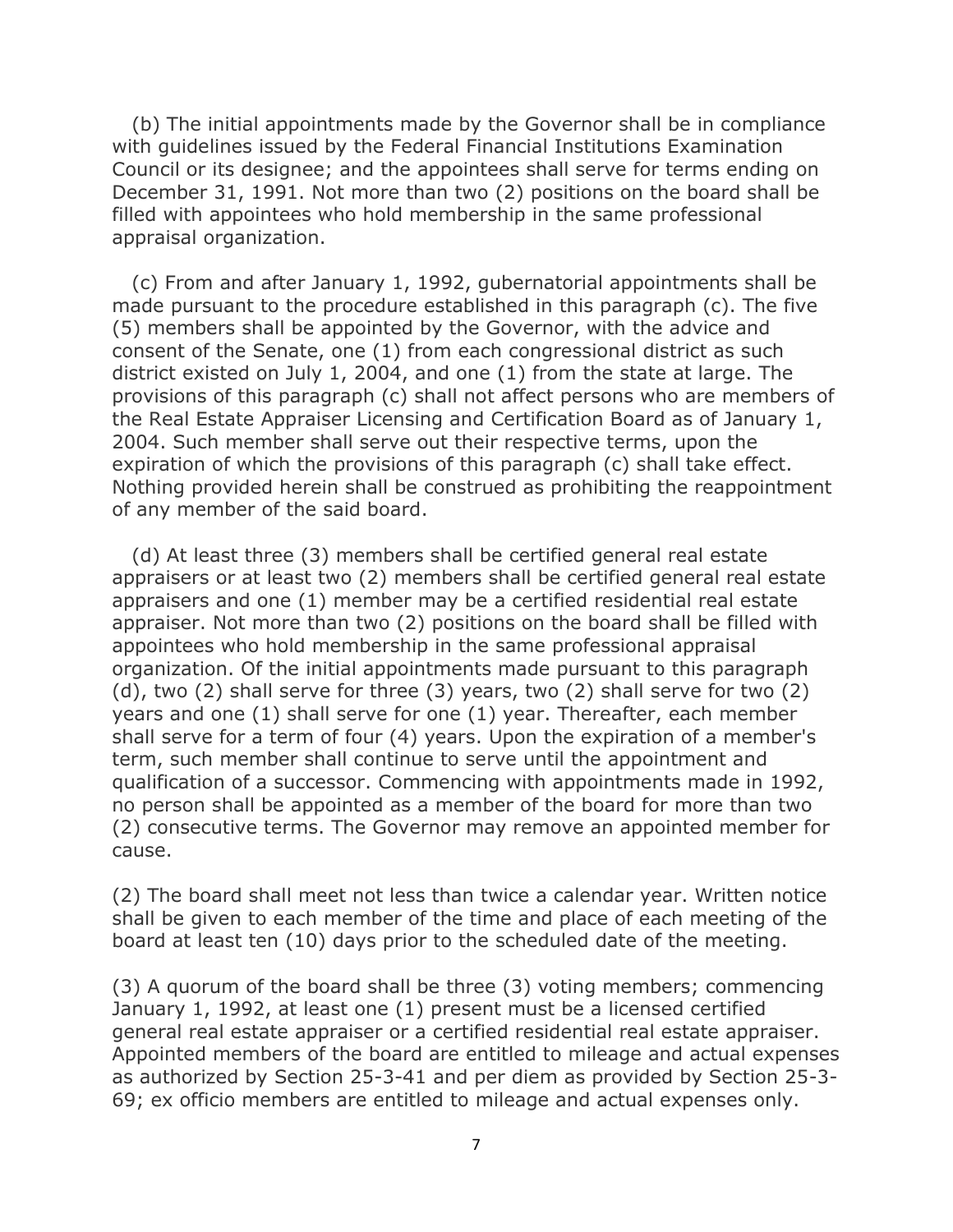(4) The board shall elect a chairman and such other officers as it deems necessary. Such officers shall serve as such for terms established by the board.

#### **§ 73-34-9. Powers and duties of commission and board; immunity of members of commission and board**:

(1) The commission shall have the following powers and duties:

 (a) To receive applications for licensure as a real estate appraiser and applications for registration as an appraisal management company under this chapter; to establish appropriate administrative procedures for the processing of those applications; to issue licenses to qualified applicants under the provisions of this chapter; and to maintain a registry of the names and addresses of individuals who are currently licensed under this chapter.

 (b) To administer licensing examinations in the places and at the times as may be required to carry out its responsibilities under this chapter.

 (c) To implement recommendations made to the commission by the Real Estate Appraiser Licensing and Certification Board with respect to upgrading and improving the experience, education and examination requirements that are required for an appraiser license and each classification of licensed state certified real estate appraiser in this state.

 (d) To implement recommendations made to the commission by the board with respect to upgrading and improving the continuing education requirements that are required for renewal of a license.

(e) To collect all licensing fees required or permitted by this chapter.

 (f) To take appropriate action upon a decision and the related findings of fact made by the board if, after an administrative hearing, the board (i) determines that a licensed appraiser or a licensed state certified real estate appraiser under this chapter has violated the standards of appraisal practice or ethical rules established under Section 73-34-37, or has committed one or more of the acts that are prohibited by Section 73-34-35, and (ii) recommends that the license of the appraiser be suspended or revoked, that renewal be denied, or that some other disciplinary action be taken.

 (g) To solicit bids and enter into contracts with one or more educational testing services or organizations approved by the board for the preparation of a bank of questions and answers for licensure examinations under this chapter.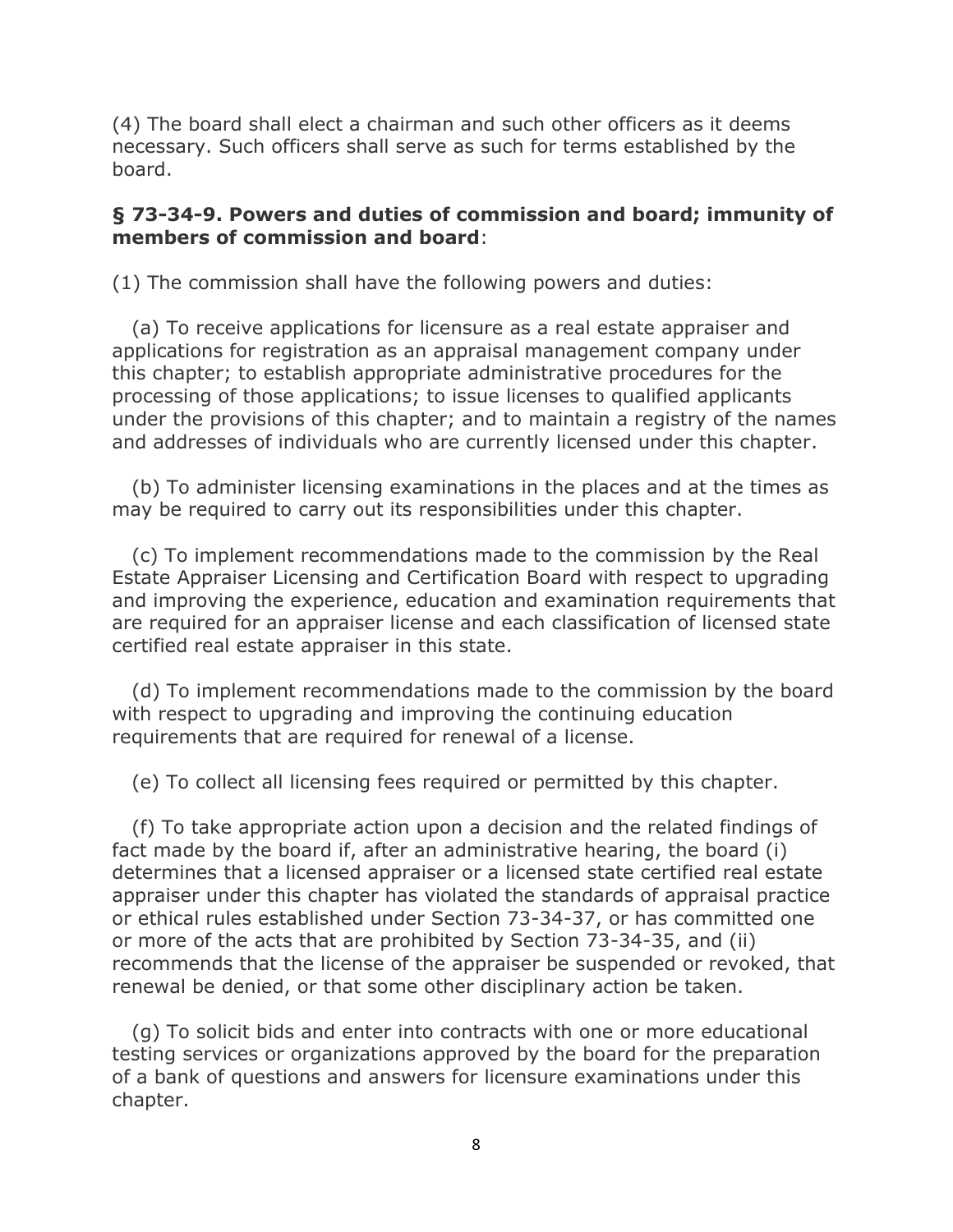(h) To promote research and conduct studies relating to the profession of real estate appraising and sponsor real estate appraisal educational activities.

 (i) To adopt rules and regulations for the administration of this chapter that are not inconsistent with the provisions of this chapter or the Constitution and laws of Mississippi or of the United States.

 (j) To employ an assistant to the Mississippi Real Estate Commission Administrator who shall keep a record of all proceedings, transactions, communications and official acts of the commission and board and perform any other duties as the commission and board may require.

 (k) To employ an appropriate staff to investigate allegations that licensed appraisers or licensed state certified real estate appraisers under this chapter failed to comply with the terms or provisions of this chapter.

 (*l*) To employ any other professional, clerical and technical assistance as may be necessary to properly administer the work of this chapter.

(2) The board shall have the following powers and duties:

 (a) To be responsible for matters relating to real estate appraisal standards, real estate appraiser qualifications, testing standards, appraisal management companies and disciplinary functions.

 (b) To hold meetings; to hold public hearings and administrative hearings; and to prepare examination specifications for licensed appraisers and licensed state certified appraisers.

 (c) To enable the board to carry out its responsibilities under this chapter with respect to licensing and registering, the board shall have:

(i) The power to compel the attendance of witnesses;

 (ii) The power to require a licensed appraiser or an applicant for licensure to produce books, appraisal documents, records and other papers;

(iii) The power to administer oaths; and

 (iv) The power to take testimony and receive evidence concerning all matters within its jurisdiction.

These powers may be exercised directly by the board in such manner as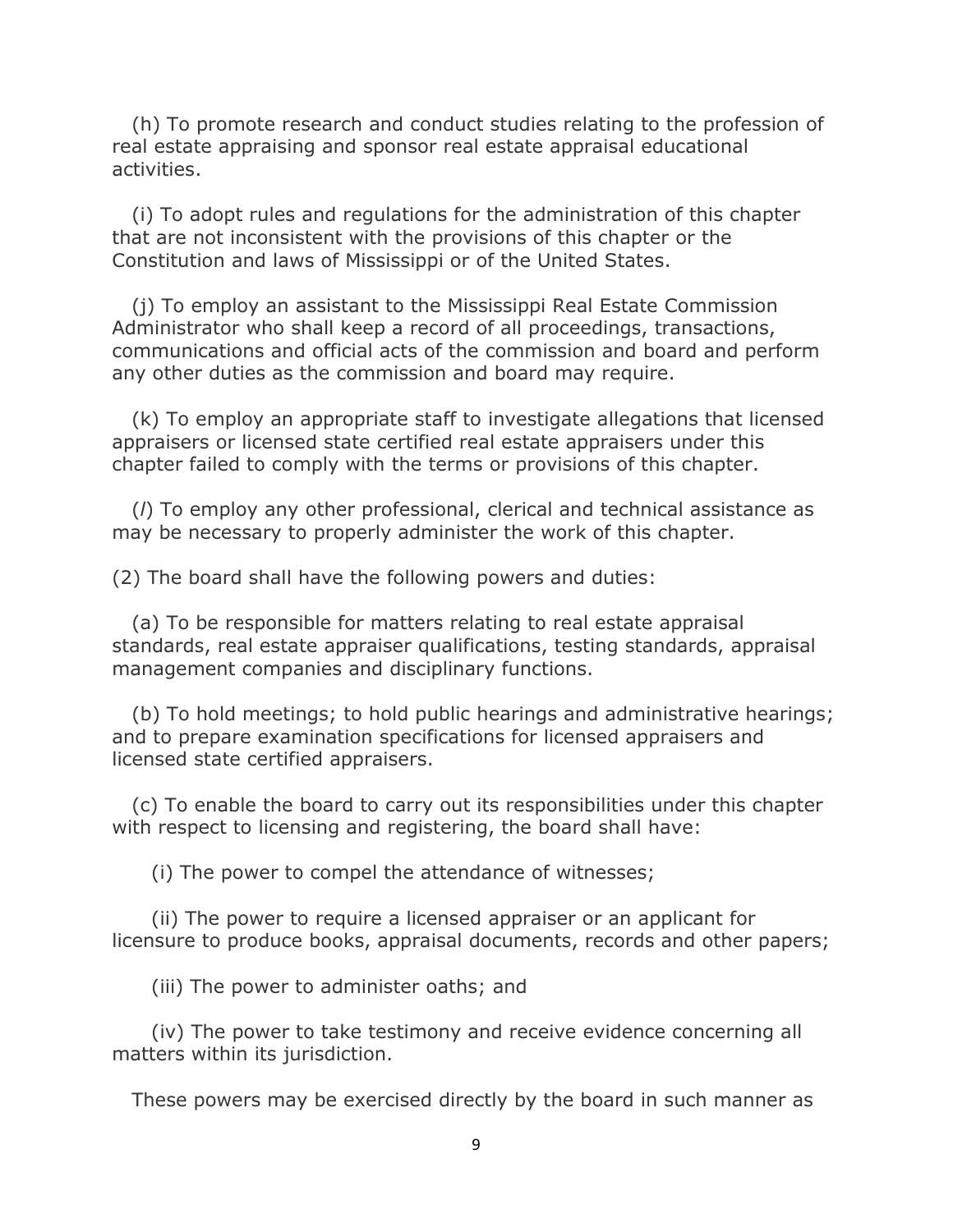the board shall determine.

 (d) To establish appropriate administrative procedures for disciplinary proceedings conducted under the provisions of this chapter.

 (e) To keep a record of its proceedings and issue an annual report of its activities.

 (f) To further define by regulation, and with respect to each of the categories of licensed appraiser, the type of educational experience, appraisal experience and equivalent experience that will meet the statutory requirements of this chapter and of the Appraiser Qualifications Board.

 (g) To approve or disapprove applications for licensing or registration under this chapter.

 (h) To suspend or revoke licenses or registrations under the disciplinary proceedings provided for in this chapter.

 (i) To present an annual budget to the Mississippi Legislature for approval. A copy of the budget shall be given to the commission.

 (j) To implement all requirements directed by the Appraiser Qualifications Board, Appraisal Subcommittee of the Federal Financial Institutions Examination Council or their designated agent.

 (k) To make rules and regulations providing for an inactive license or registration status and for the reactivation thereof.

 (*l*) To make rules and regulations necessary to implement its powers and duties under this chapter.

 (m) To do all other things necessary to carry out the provisions of this chapter.

 (n) To adopt rules consistent with the provisions of this chapter which may be reasonably necessary to implement, administer, and enforce the provisions of this chapter.

 (o) To provide for at least one (1) member of the board to represent the appraisal management company industry.

 (p) To establish the standard for measuring residential properties up to four (4) family buildings as promulgated by the American National Standards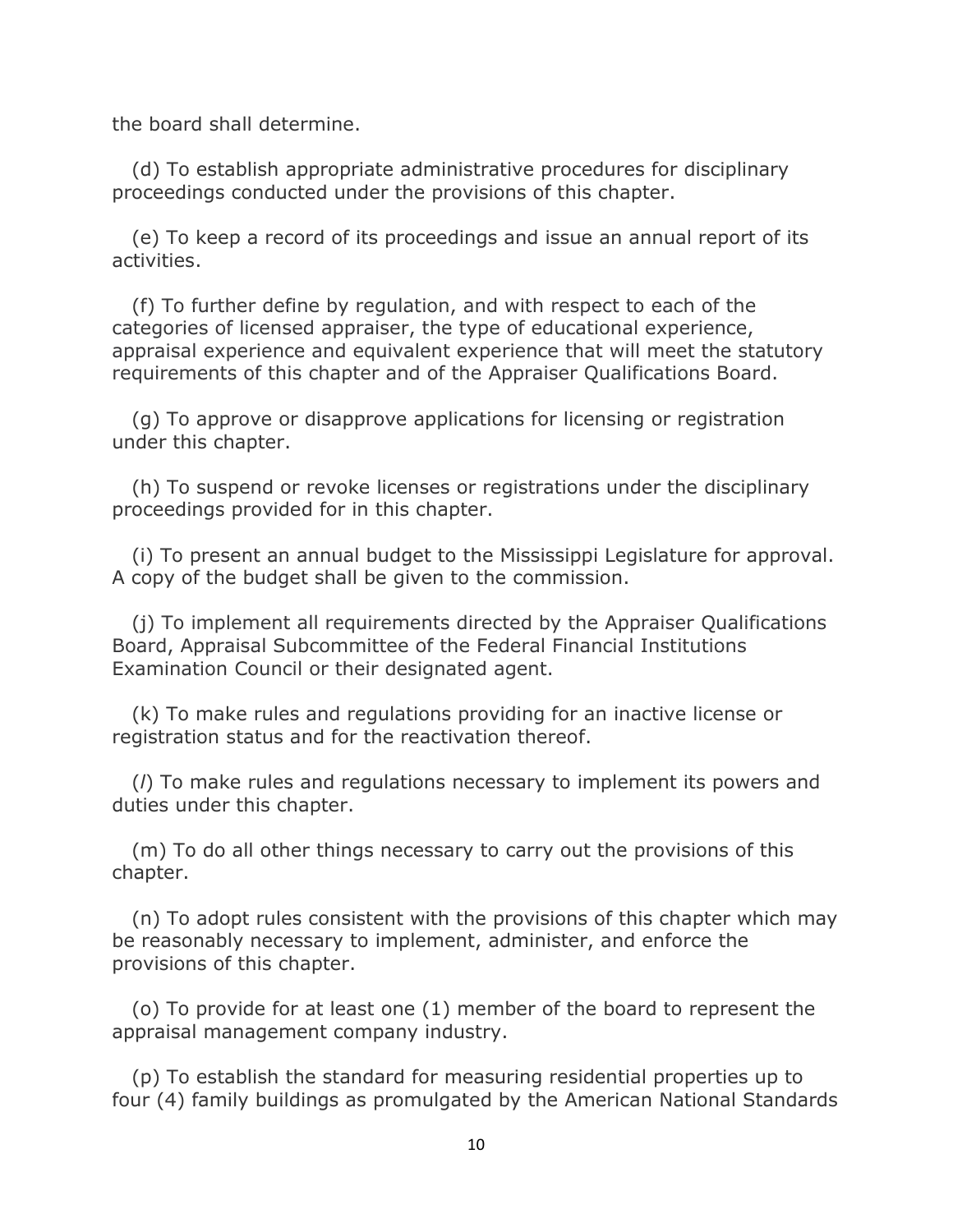Institute or as provided in the American Measurement Standard Manual. The board shall require appraisals required to use those standards to indicate on the appraisal or separately appended document which standard was used.

(q) To conduct surveys as necessary.

(3) The members of the commission and board shall be immune from any civil action or criminal prosecution for initiating or assisting in any lawful investigation of the actions of, or participating in any disciplinary proceeding concerning, an appraiser licensed under this chapter, provided that the action is taken without malicious intent and in the reasonable belief that the action was taken in accordance with the powers and duties vested in the members of the commission and board under this chapter.

#### **§ 73-34-11. License required to use title of certified real estate appraiser and to prepare and sign certified appraisal report:**

 No person other than a licensed certified real estate appraiser under this chapter shall assume or use that title or any title, designation or abbreviation likely to create the impression of certification as a real estate appraiser by this state.

 An individual who has qualified as a licensed certified real estate appraiser under this chapter is authorized to prepare and sign a certified appraisal report relating to real estate or real property in this state. An individual who has not qualified as a licensed certified real estate appraiser under this chapter shall not prepare or sign any appraisal or appraisal report relating to real estate or real property in this state using the term "State Certified Appraisal Report" unless the report is also signed by a licensed certified real estate appraiser.

#### **§ 73-34-13. Applications to be in writing accompanied by fee; pledge to comply with standards of professional appraisal practices; certification of understanding of conduct constituting misconduct:**

 Applications for one (1) of the appraisal licenses, applications for renewal, applications to take an examination, and applications for registration as an appraisal management company shall be made in writing to the commission on approved forms.

 The payment of the appropriate fee, as fixed under Section 73-34-45, must accompany all applications for licensure and renewal thereof, all applications to take an examination and all applications for registration as an appraisal management company. At the time of filing an application for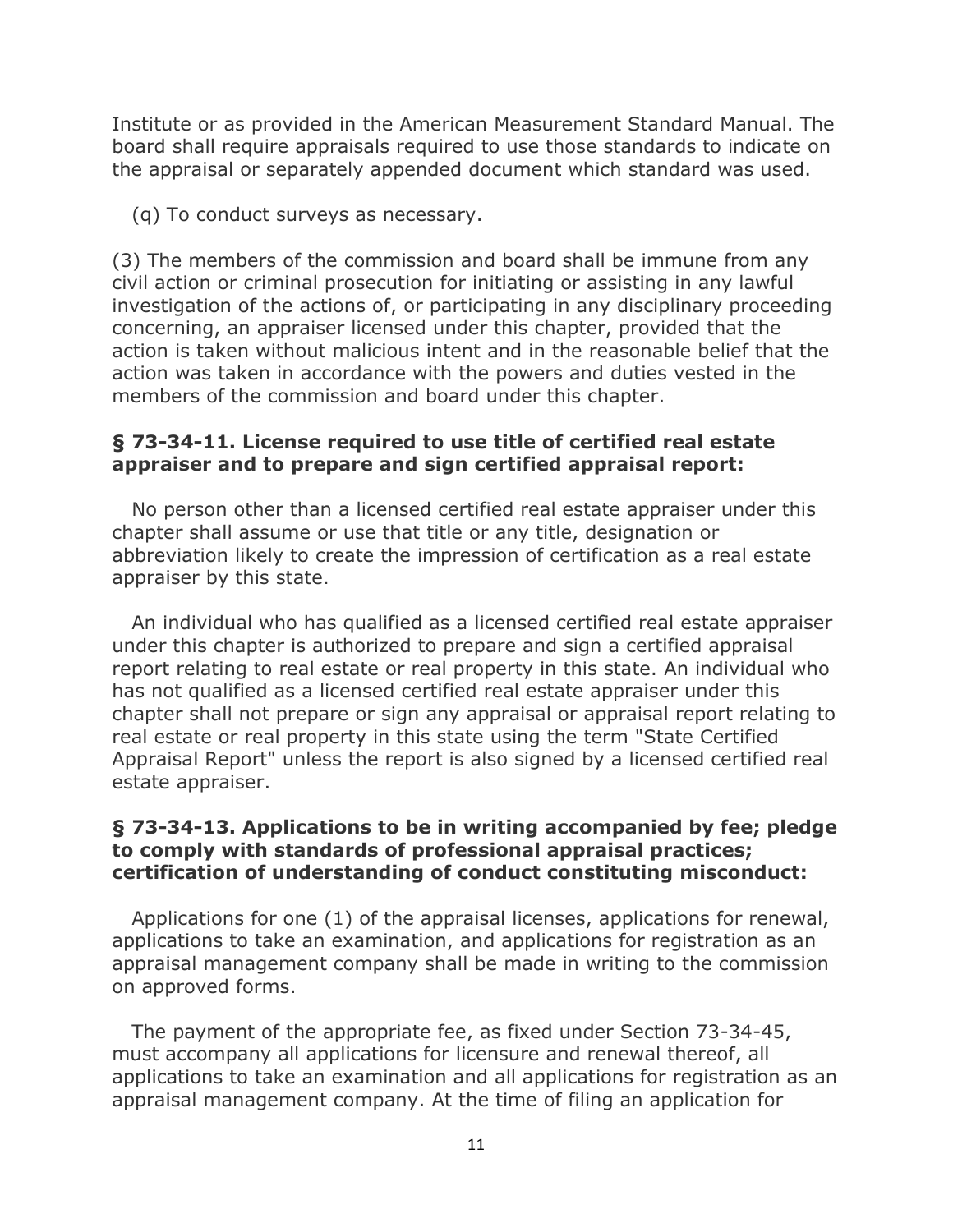licensure under this chapter, for renewal, or for registration as an appraisal management company, each applicant shall sign a pledge to comply with the standards of professional appraisal practices that are established from time to time for licensed appraisers and for licensed certified real estate appraisers under this chapter. Each applicant shall also certify that he understands the types of misconduct, as set forth in this chapter, for which disciplinary proceedings may be initiated against a licensed appraiser or a licensed certified real estate appraiser.

 Each application or filing made under this section shall include the social security number(s) of the applicant in accordance with Section 93-11-64, Mississippi Code of 1972.

#### **§ 73-34-14. Background investigations required of applicants for real estate appraiser license or certification:**

 (1) (a) To qualify for a Mississippi real estate appraiser license, an applicant must have successfully been cleared for licensure through an investigation that shall consist of a determination that the applicant does not possess a background which calls into question public trust, as set forth below in subsection (2), and verification that the prospective licensee is not guilty of or in violation of any statutory ground for denial of licensure as set forth in Section 73-34-35.

 (b) To assist the board in conducting its licensure investigation, on and after January 1, 2015, all applicants for a real estate appraiser license as a licensed real estate appraiser (license), licensed certified residential real estate appraiser (certification), or a licensed certified general real estate appraiser (certification), and all applicants for renewal of any real estate appraiser license or certification shall undergo a fingerprint-based criminal history records check of the Mississippi central criminal database and the Federal Bureau of Investigation criminal history database. Each applicant shall submit a full set of the applicant's fingerprints in a form and manner prescribed by the board, which shall be forwarded to the Mississippi Department of Public Safety (department) and the Federal Bureau of Investigation Identification Division for this purpose.

 (c) Any and all state or national criminal history records information obtained by the board that is not already a matter of public record shall be deemed nonpublic and confidential information restricted to the exclusive use of the board, its members, officers, investigators, agents and attorneys in evaluating the applicant's eligibility or disqualification for licensure, and shall be exempt from the Mississippi Public Records Act of 1983. Except when introduced into evidence in a hearing before the board to determine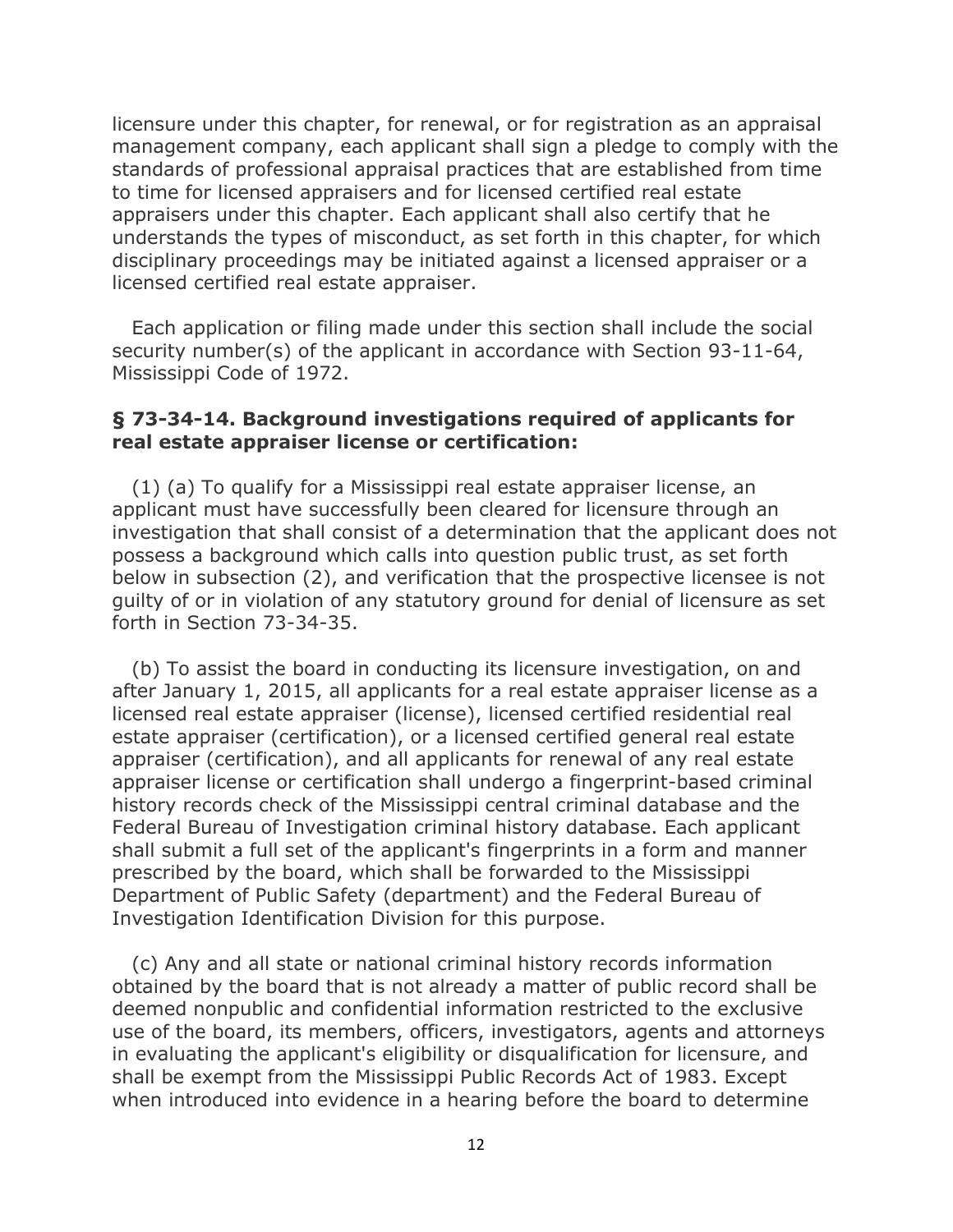licensure, no such information or records related thereto shall, except with the written consent of the applicant or by order of a court of competent jurisdiction, be released or otherwise disclosed by the board to any other person or agency.

 (d) The board shall provide to the department the fingerprints of the applicant, any additional information that may be required by the department, and a form signed by the applicant consenting to the check of the criminal records and to the use of the fingerprints and other identifying information required by the state or national repositories.

 (e) The board shall charge and collect from the applicant, in addition to all other applicable fees and costs, such amount as may be incurred by the board in requesting and obtaining state and national criminal history records information on the applicant.

(2) (a) The board must ensure that applicants for a real estate appraiser license or certification do not possess a background that could call into question public trust. An applicant found by the board to possess a background which calls into question the applicant's ability to maintain public trust shall not be issued a real estate appraiser license or certification.

 (b) The board shall not issue a real estate appraiser license or certification if:

 (i) The applicant has had an appraiser license or certification revoked in any governmental jurisdiction within the five (5) year period immediately preceding the date of the application;

 (ii) The applicant has been convicted of, or pled guilty or nolo contendere to, a felony in a domestic, or foreign court:

 1. During the five-year period immediately preceding the date of the application for licensing or certification; or

 2. At any time preceding the date of the application, if such felony involved an act of fraud, dishonesty, or a breach of trust, or money laundering.

 (iii) The applicant has failed to demonstrate character and general fitness such as to command the confidence of the community and to warrant a determination that the appraiser will operate honestly, fairly and efficiently within the purpose of these criteria.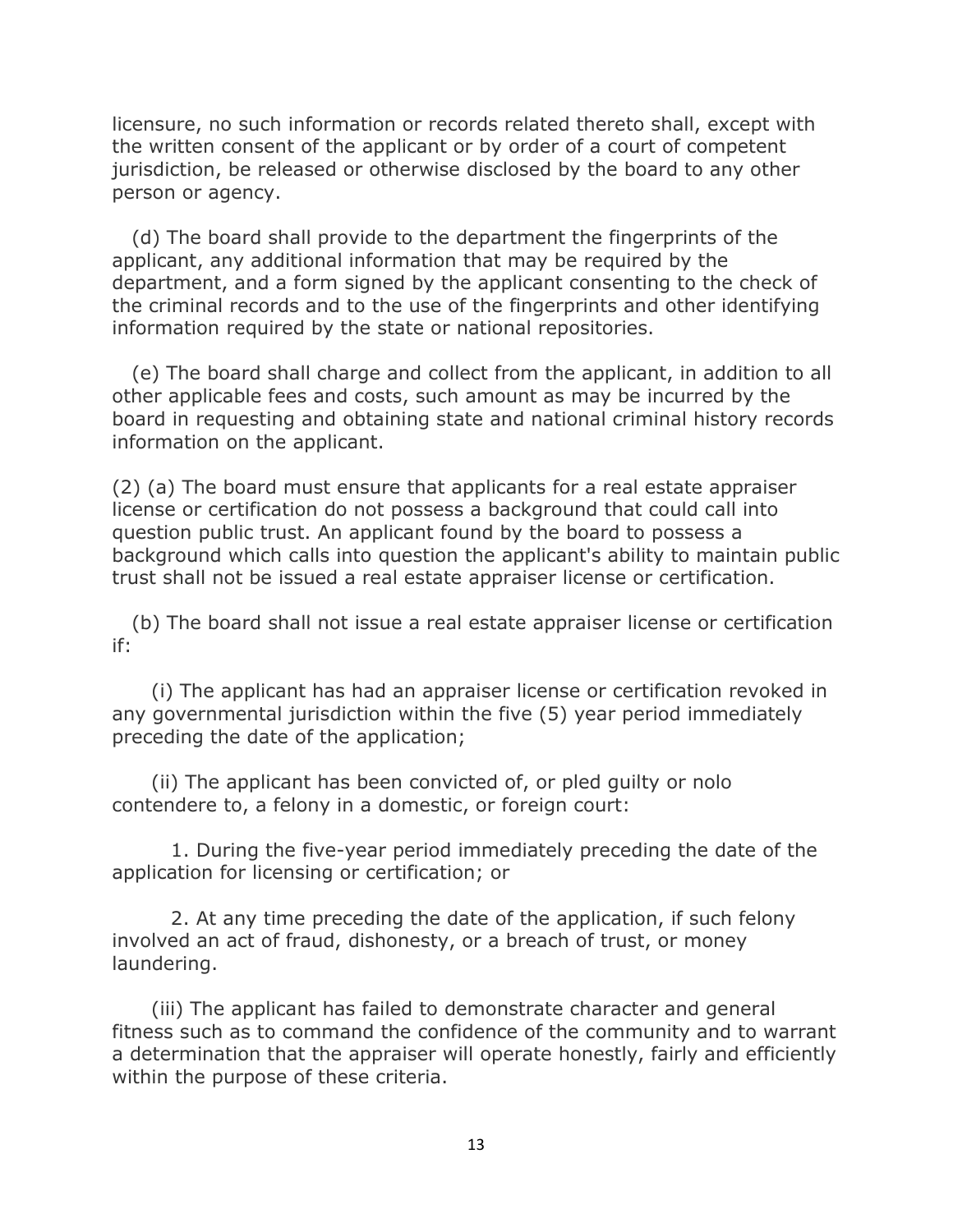(c) The board shall evaluate and consider, by rules and regulations, additional background issues, including, but not limited to, those required by the Appraiser Qualifications Board of the Appraisal Foundation in compliance with federal requirements, prior to issuing (or taking disciplinary action against) a real estate appraiser.

 (d) The board shall adopt rules and regulations necessary to implement, administer and enforce the provisions of this section.

# **§ 73-34-15. Activities authorized by real estate appraisal license**:

 A person licensed as a real estate appraiser is authorized to appraise all types of real estate and real property in this state, including but not limited to, commercial, industrial, residential and special purpose, provided that such appraisal does not involve federally related transactions which would require a certified appraisal.

# **§ 73-34-16. Qualifications to be trainee appraiser.**

 To qualify as a trainee appraiser, an applicant must have successfully completed the number and type of qualifying education hours and other qualifications that meet or exceed the qualifications required by the Appraiser Qualifications Board.

## **§ 73-34-17. Qualifications to be licensed real estate appraiser**:

To qualify to be a licensed real estate appraiser, an applicant must:

**(a)** Successfully complete the number and type of classroom hours or other educational qualifications that meet or exceed the qualifications required by the Appraiser Qualifications Board.

**(b)** Provide evidence satisfactory to the board that the applicant has completed the number of hours of experience in performing appraisals over the specified number of calendar years that meet or exceed the number of hours of experience over the specified number of calendar years as required by the Appraiser Qualifications Board.

**(c)** Pass any examination administered by the commission or its designated agent that is consistent with other requirements of this chapter and approved by the Appraiser Qualifications Board when such approval is required.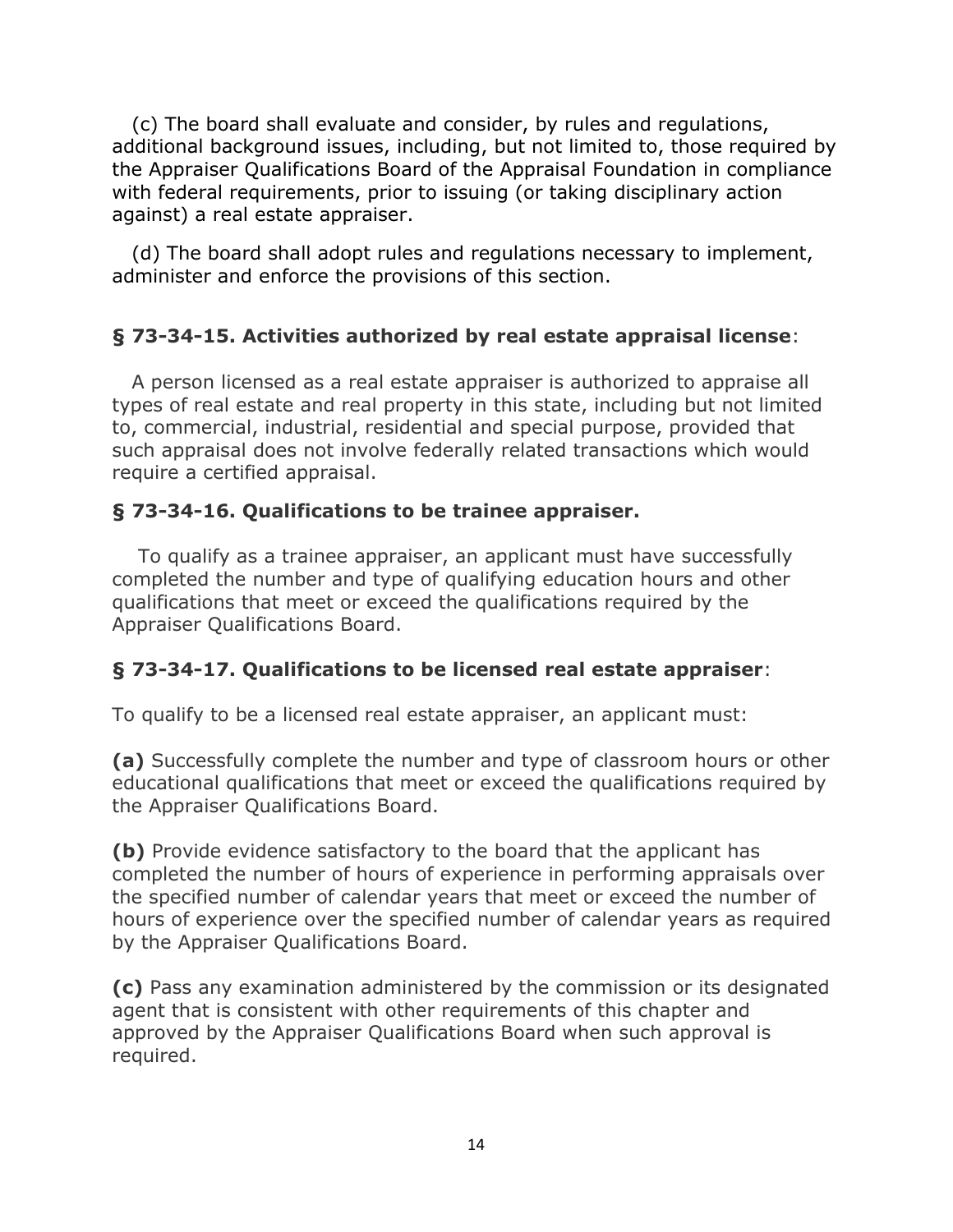**(d)** Be trustworthy and competent to transact the business of real estate appraising.

**(e)** Comply with such other requirements as may be prescribed by the board.

The courses of study referred to in paragraph (a) above must (i) be conducted by an accredited university, college or junior college; (ii) be conducted by an approved appraisal society, institute or association; or (iii) be conducted by such other school as may be approved by the board; or (iv) consist of courses relating to appraisal education that were approved by the Mississippi Real Estate Commission prior to July 1, 1990.

### **§ 73-34-19. Two classes of real estate appraiser license; applications to specify classification of licensing; applicants to comply with requirements of board:**

 The following shall be the two (2) classes for licensed certified real estate appraisers:

 (a) Licensed certified residential real estate appraiser. The licensed certified residential real estate appraiser classification shall consist of those persons who meet the requirements that relate to the appraisal of residential real property of one (1) to four (4) units without regard to transaction value or complexity. In addition, when nonfederally related transactions are involved, the licensed certified residential real estate appraiser shall enjoy the same privileges as set forth for the licensed real estate appraiser.

 (b) Licensed certified general real estate appraiser. The licensed certified general real estate appraiser classification shall consist of those persons who meet the requirements relating to the appraisal of all types of real estate.

 Each application for licensing as a licensed certified real estate appraiser, or for the renewal of a license, and each application to take an examination, shall specify the classification of licensing being applied for and, if applicable, the class of license previously granted. Each applicant shall be trustworthy and competent to transact the business of real estate appraising and comply with such other requirements as may be prescribed by the board.

### **§ 73-34-21. Prerequisites to taking examinations for licensing as a licensed certified residential real estate appraiser or licensed certified general real estate appraiser.**

As a prerequisite to taking the examination for licensing as a licensed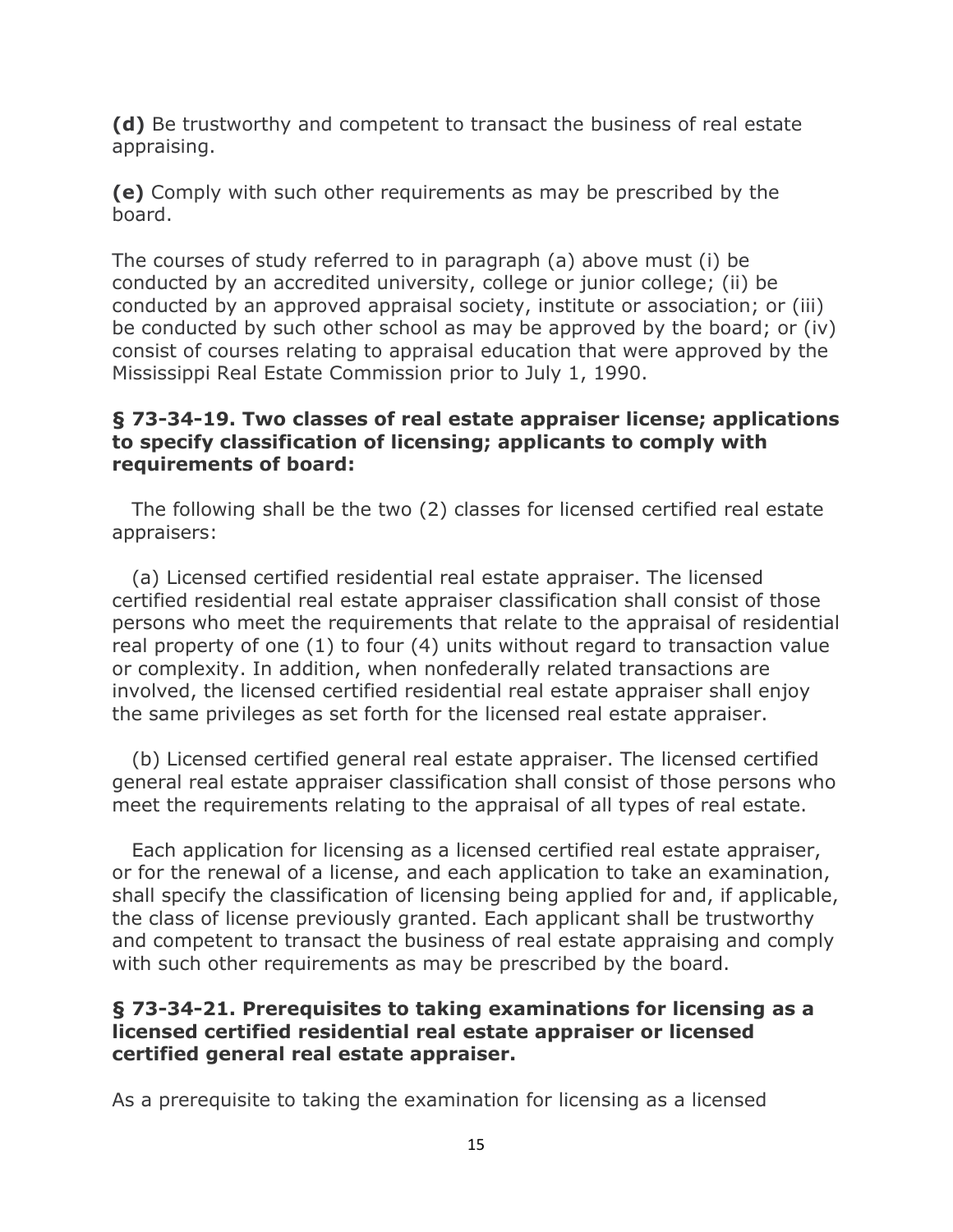certified residential real estate appraiser or licensed certified general real estate appraiser, an applicant shall present acceptable evidence that such applicant has successfully completed:

(a) The number and type of classroom hours or other educational qualifications that meet or exceed the qualifications required by the Appraiser Qualifications Board; and

(b) The number of hours of experience in performing appraisals over the specified number of calendar years that meet or exceed the number of hours of experience over the specified number of calendar years as required by the Appraiser Qualifications Board.

The board may adopt rules and regulations as may be necessary to implement the requirements established by the Appraiser Qualifications Board.

#### **§ 73-34-23. Knowledge required to be demonstrated through written examination prior to issuing license:**

 An original license as a licensed certified real estate appraiser shall not be issued to any person who has not demonstrated through a written examination process that he possesses the following:

 (a) Appropriate knowledge of technical terms commonly used in or related to real estate appraising, appraisal report writing and economic concepts applicable to real estate;

 (b) An understanding of the basic principles of land economics and the basic problems likely to be encountered in gathering, interpreting and processing the data that is required in the real estate appraisal process;

 (c) An understanding of the standards for the development and communication of real estate appraisals as provided in this chapter;

 (d) Knowledge of theories of depreciation, cost estimating, methods of capitalization, and the mathematics of real estate appraisal that are appropriate for the classification of licensure applied for;

 (e) Knowledge of such other principles and procedures as may be appropriate for the classification of licensure applied for; and

(f) An understanding of the types of misconduct for which disciplinary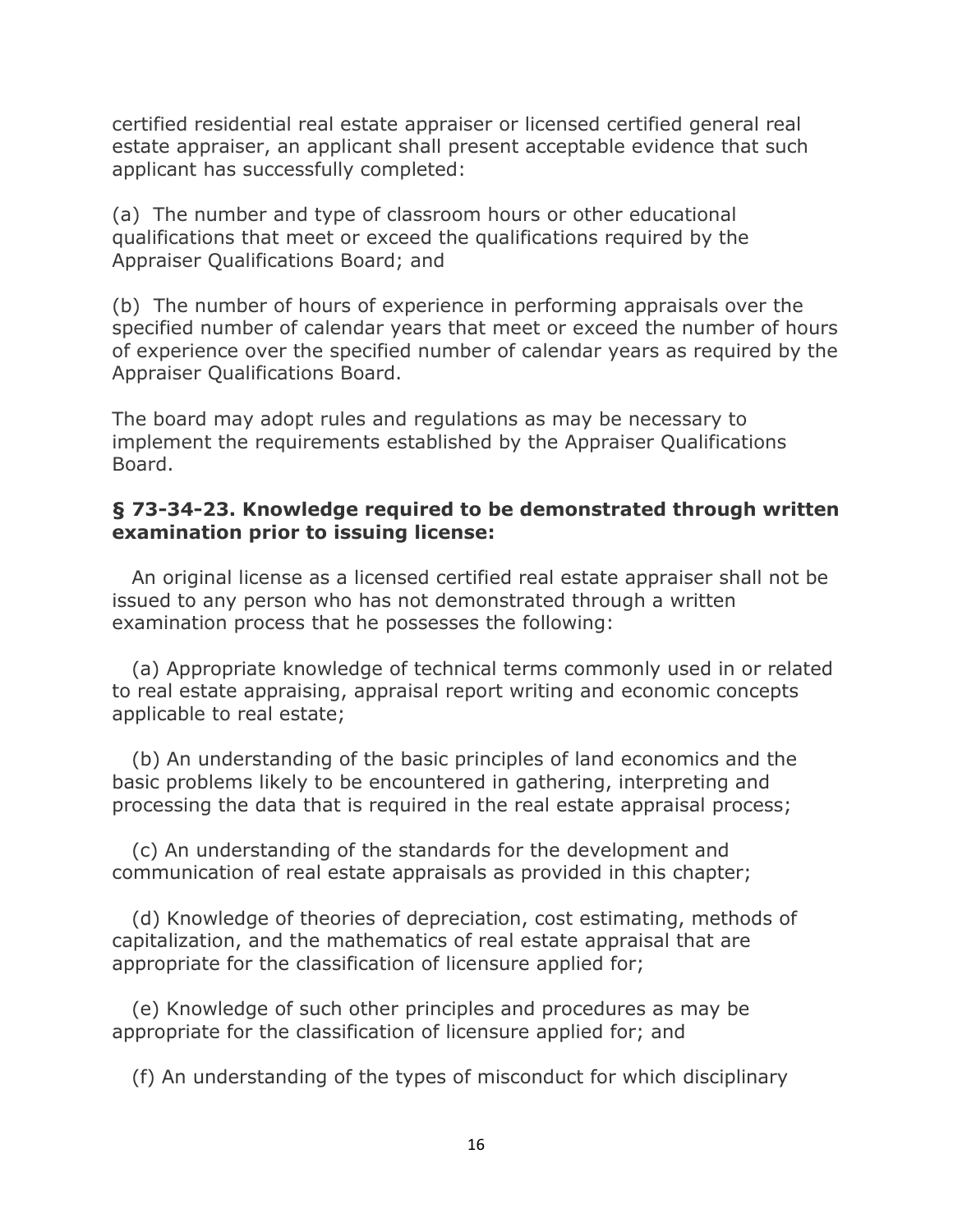proceedings may be initiated against a licensed certified real estate appraiser as set forth in this chapter.

### **§ 73-34-25. Expiration of license:**

 Except as provided in Section 33-1-39, a license issued under the authority of this chapter shall expire two (2) years from the last day of the month of issuance; however, a registration granted under the authority of this chapter shall expire one (1) year from the date of issuance.

# **§ 73-34-27. Application for renewal of license; late filing:**

 To obtain a renewal of any of the real estate appraisal licenses or a renewal of any registration issued under this chapter, the holder of a current, valid license or registration shall make application and pay the prescribed fee to the commission not earlier than one hundred twenty (120) days nor later than the expiration date, as defined in Section 73-34-25, of the license then held. Each application for renewal shall be accompanied by evidence, in the form prescribed by the board, of having completed the continuing education requirements for renewal specified in this chapter.

 If a licensed appraiser or licensed certified real estate appraiser under this chapter fails to renew his license, or an appraisal management company fails to renew its registration before its expiration or within any period of extension granted under this chapter, that person or company may obtain a renewal of their license or registration by satisfying all of the requirements for renewal and filing an application for renewal, accompanied by a late renewal fee, within sixty (60) days of the date that the license or registration expired.

 From and after January 1, 2015, all applicants for a real estate appraisal license renewal shall undergo a fingerprint-based criminal history records check of the Mississippi central criminal database and the Federal Bureau of Investigation criminal history database pursuant to the provisions of Section 73-34-14.

## **§ 73-34-29. Authority of board to deny issuance of license:**

 The board may, upon compliance with the provisions of this chapter relating to administrative hearings, deny the issuance of a license or registration to an applicant on any of the grounds provided in this chapter.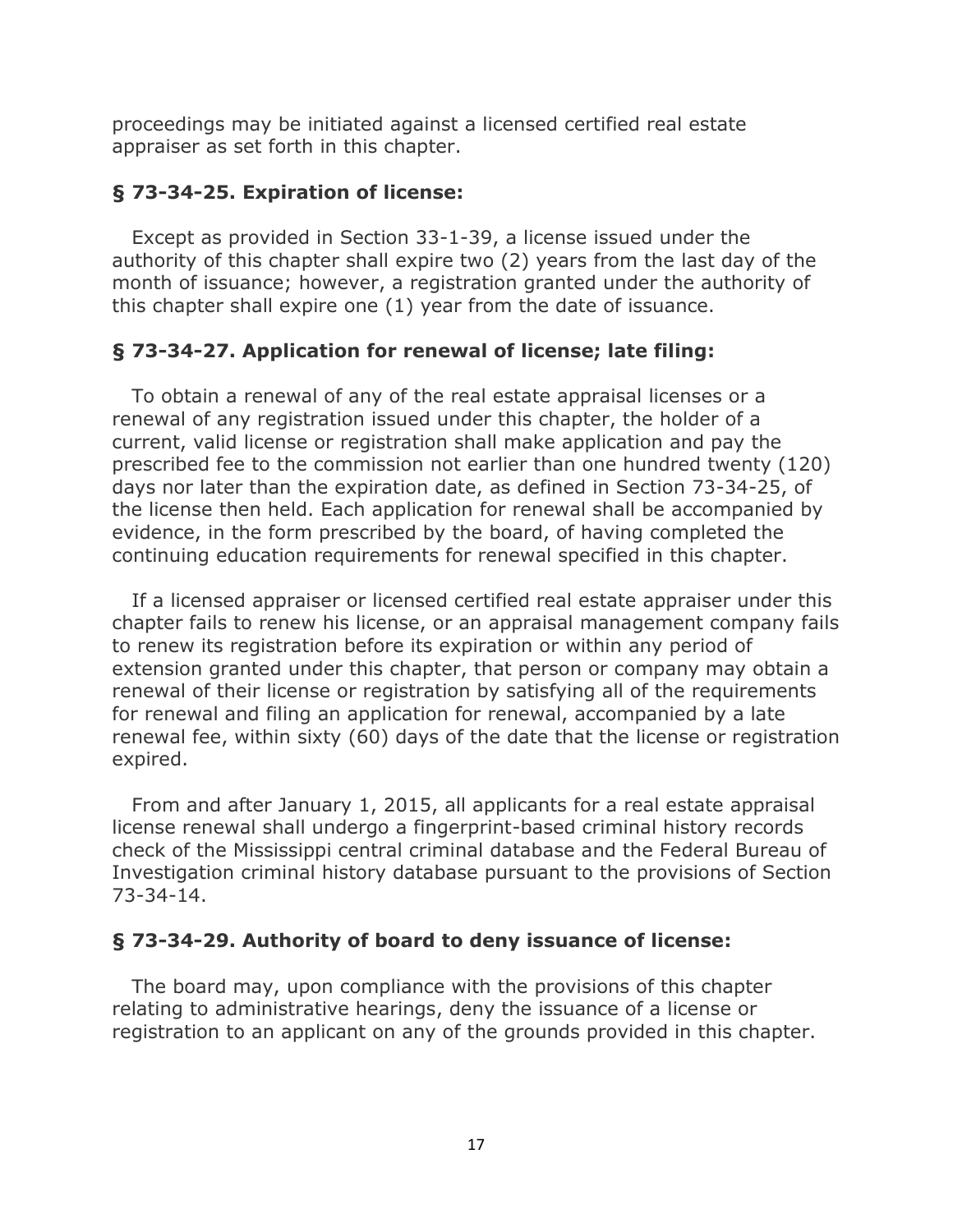### **§ 73-34-31. Term "certified real estate appraiser" to refer only to individual licensed:**

 The term "certified real estate appraiser" may only be used to refer to an individual who is a licensed certified real estate appraiser as provided by this chapter and may not be used following, or immediately in connection with, the name or signature of a firm, partnership, corporation or group, or in such manner that it might be interpreted as referring to a firm, partnership, corporation, group or to anyone other than the individual who is licensed as a licensed certified appraiser under this chapter. This requirement shall not be construed to prevent a licensed certified real estate appraiser from signing an appraisal report on behalf of a corporation, partnership, firm or group practice if it is clear that only the individual is licensed and that the corporation, partnership, firm or group practice is not.

### **§ 73-34-33. Continuing education requirements for license renewal; requirements for inactive status license renewal; regulations generally:**

(1) As a prerequisite to renewal of license, an active status licensed appraiser shall present evidence satisfactory to the board that such appraiser has met the continuing education requirements of this section. The basic continuing education requirement for renewal of a license shall be completed by the applicant, during the immediately preceding term of licensure, of not less than twenty-one (21) class hours of instruction in courses or seminars which have received the approval of the board in addition to a seven (7) hour USPAP update course, for a total of twentyeight (28) hours. Inactive status licensees are not required to meet the continuing education requirements specified in this section; however, such inactive licensees, before activating their license to active status, shall cumulatively meet the requirements missed during the period their license was inactive.

(2) In lieu of meeting the requirements set forth above, an applicant for renewal may satisfy all or part of the requirements by presenting evidence of the following:

 (a) Completion of an educational program of study determined by the board to be equivalent, for continuing education purposes, to courses or seminars approved by the board; or

 (b) Participation, other than as a student, in educational processes and programs approved by the board which relate to real property appraisal theory, practices or techniques, including, but not necessarily limited to,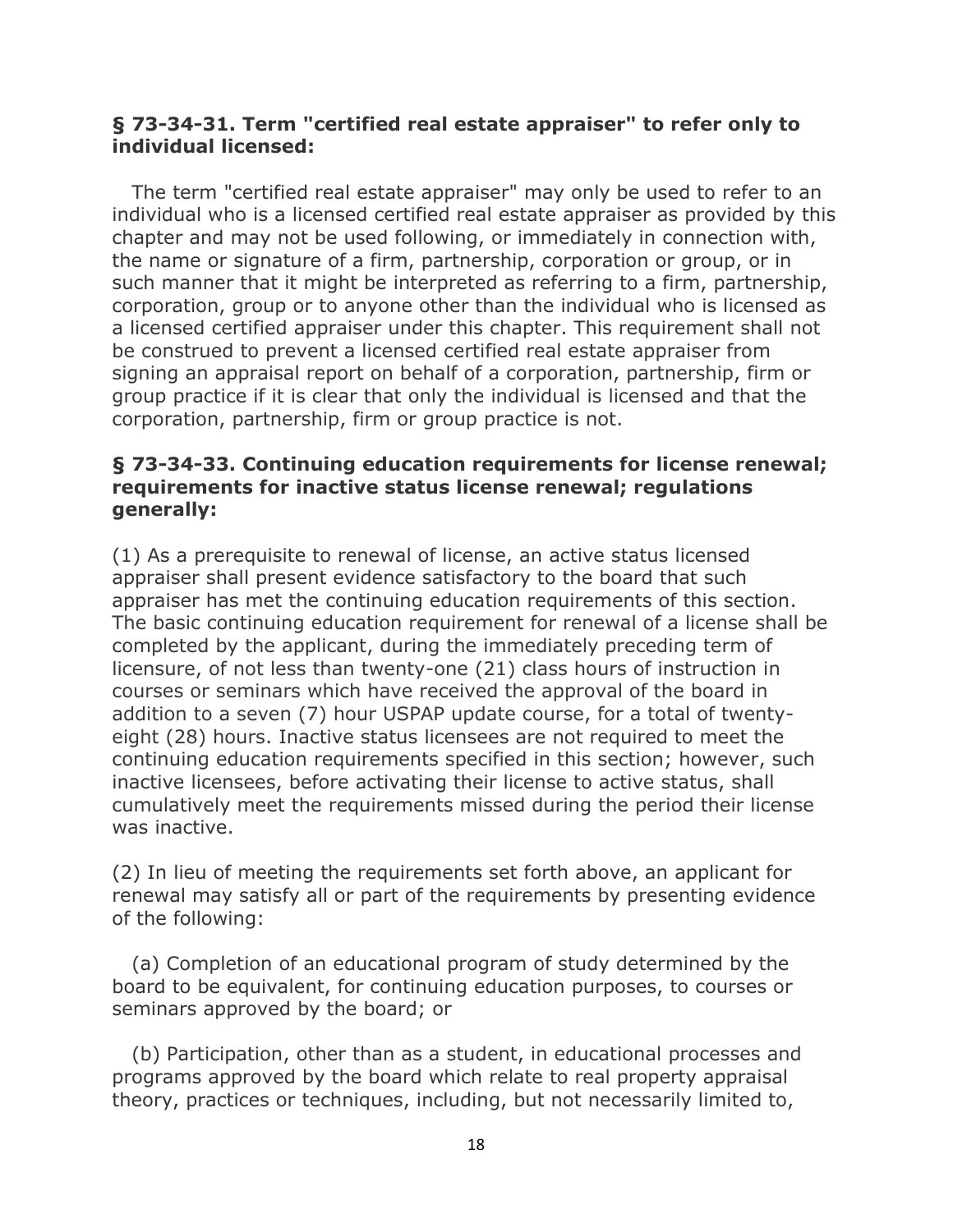teaching, program development and preparation of textbooks, monographs, articles and other instructional materials.

(3) The board shall develop regulations for the implementation of the provisions of this section to ensure that an individual who renews his or her license as a licensed appraiser or as a licensed certified real estate appraiser under this chapter has a working knowledge of current real estate appraisal theories, practices and techniques that will enable him to provide competent real estate appraisal services to the members of the public with whom he deals in a professional relationship under the authority of his licensure. The regulations developed by the board shall prescribe the following:

 (a) Policies and procedures to be followed in obtaining board approval of courses of instruction and seminars;

 (b) Standards, policies and procedures to be used by the board in evaluating an applicant's claims of equivalency; and

 (c) Standards, monitoring methods, and systems for recording attendance to be employed by course and seminar sponsors as a prerequisite to board approval of courses and seminars for credit.

In developing and proposing regulations under this section, the board shall give consideration to courses of instruction, seminars and other appraisal education programs developed by or under the authority of organizations or associations of professional real estate appraisers which are utilized by such organizations or associations for the purpose of awarding real estate appraisal designations or indicating compliance with the continuing education requirements of such organizations or associations.

(4) No amendment or repeal of a regulation adopted by the board pursuant to this section shall operate to deprive a licensed appraiser or licensed certified real estate appraiser of credit toward renewal of such appraiser's license for any course of instruction or seminar that had been completed by such individual prior to the amendment or repeal of the regulation.

### **§ 73-34-35. Grounds for denial, suspension or revocation of license or registration, or other disciplinary action:**

 (1) An application for licensure or renewal may be denied, and the rights of any licensed appraiser or licensed certified real estate appraiser may be revoked or suspended, or the holder of the license may be otherwise disciplined, in accordance with the provisions of this chapter for any of the following acts or omissions: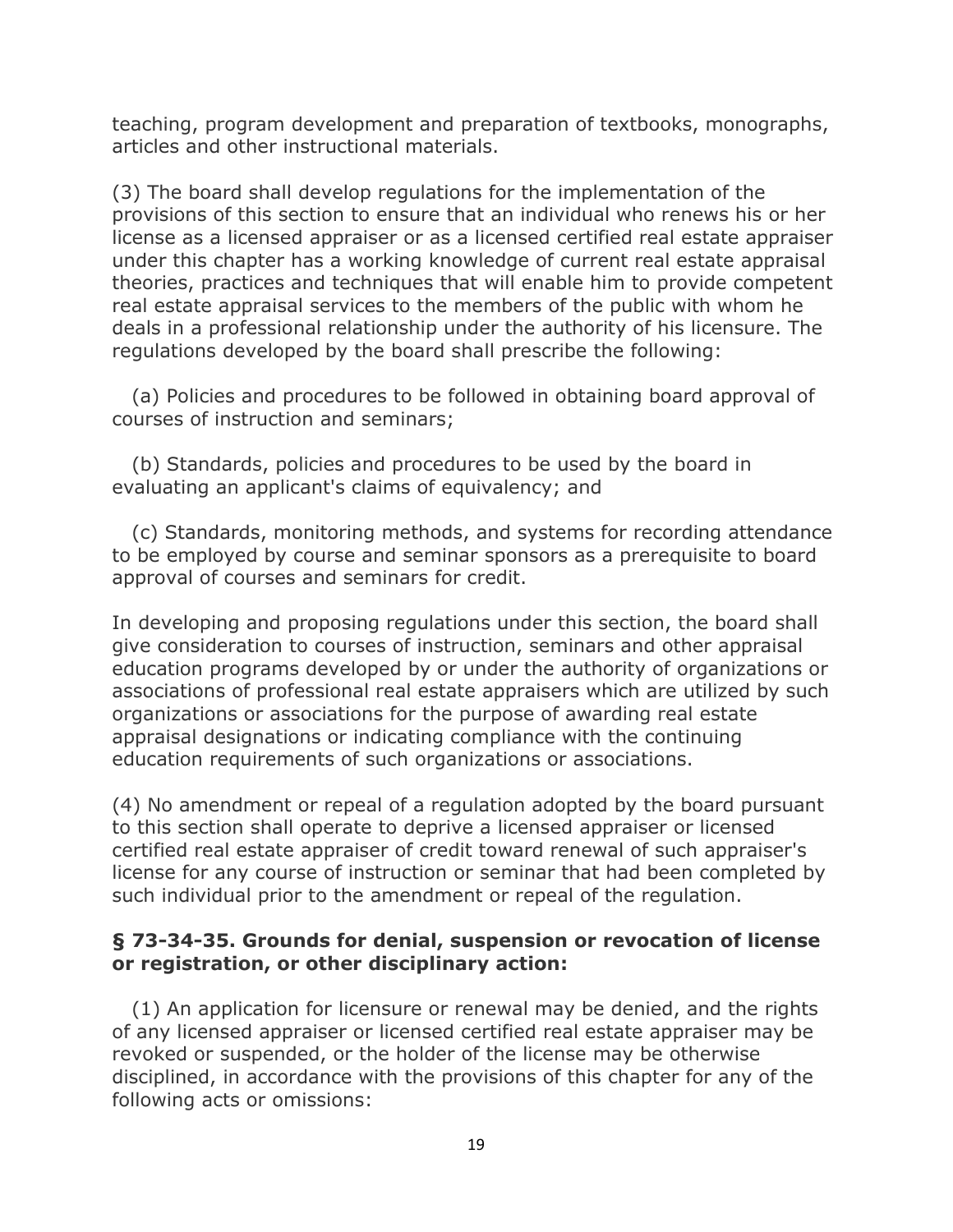(a) Failing to meet the minimum qualifications for licensure established under this chapter;

 (b) Procuring or attempting to procure licensure under this chapter by knowingly making a false statement, submitting false information or making a material misrepresentation in an application filed with the commission or procuring or attempting to procure licensure through any form of fraud or misrepresentation;

 (c) Paying money other than the fees provided for by this chapter to any member or employee of the commission or the board to procure licensure under this chapter;

 (d) An act or omission in the practice of real estate appraising which constitutes dishonesty, fraud or misrepresentation with the intent to substantially benefit the licensee or another person or with the intent to substantially injure another person;

 (e) Entry of a final civil or criminal judgment against a licensee on grounds of fraud, misrepresentation or deceit;

 (f) Conviction, including a conviction based upon a plea or finding of guilty, of a crime which is substantially related to the qualifications, functions or duties of a person developing real estate appraisals and communicating real estate appraisals to others;

 (g) Engaging in the business of real estate appraising under an assumed or fictitious name not properly registered in this state;

(h) Paying a finder's fee or a referral fee;

 (i) Making a false or misleading statement in that portion of a written appraisal report that deals with professional qualifications or in any testimony concerning professional qualifications;

 (j) Issuing an appraisal on any real property in which the appraiser has an interest through fee simple ownership, leasehold, rental agreement or auction agreement;

 (k) Taking a listing for the sale of a property within ninety (90) days of appraising such property, except as may be otherwise agreed upon by all parties and disclosed in the listing agreement; or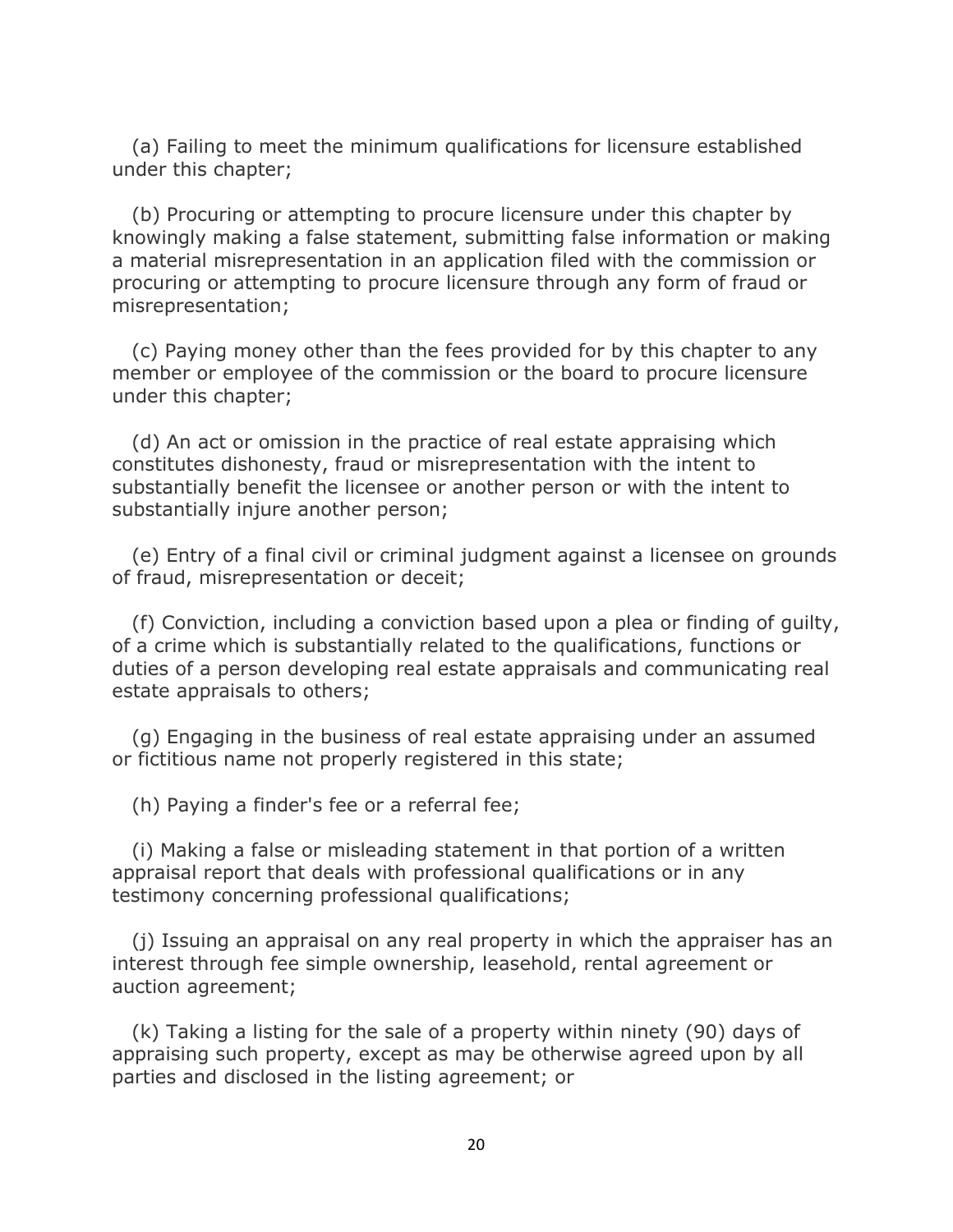(*l*) Any act or conduct, whether the same or of a different character than specified above, which constitutes or demonstrates bad faith, incompetency or untrustworthiness; or dishonest, fraudulent or improper dealing; or any other violation of the provisions of this chapter and of rules and regulations established by the board.

(2) In accordance with the laws of this state, and to the extent permitted by any applicable federal legislation or regulation, the board may censure an appraisal management company, conditionally or unconditionally suspend or revoke any registration issued under this chapter, or deny renewal of any registration issued under this chapter, or levy fines or impose civil penalties not to exceed Five Thousand Dollars (\$ 5,000.00), if after appropriate investigation the board concludes that an appraisal management company is attempting to perform, has performed, or has attempted to perform any of the following acts:

(a) Committed any act in violation of this chapter;

 (b) Violated any rule or regulation adopted by the board in the interest of the public and consistent with the provisions of this chapter; or

 (c) Procured a registration for itself or any other person by fraud, misrepresentation or deceit.

(3) In order to promote voluntary compliance, encourage appraisal management companies to correct errors promptly, and ensure a fair and consistent approach to enforcement, the board is authorized to impose fines or civil penalties that are reasonable in light of the nature, extent and severity of the violation. The board is also authorized to take action against an appraisal management company's registration, if at all, only after less severe sanctions have proven insufficient to ensure behavior consistent with this chapter. When deciding whether to impose a sanction permitted by subsection (2), determining the sanction that is most appropriate in a specific instance, or making any other discretionary decision regarding the enforcement of this chapter, the board shall consider whether an appraisal management company:

 (a) Has an effective program reasonably designed to ensure compliance with this chapter;

 (b) Has taken prompt and appropriate steps to correct and prevent the recurrence of any detected violations; and

(c) Has independently reported to the board any significant violations or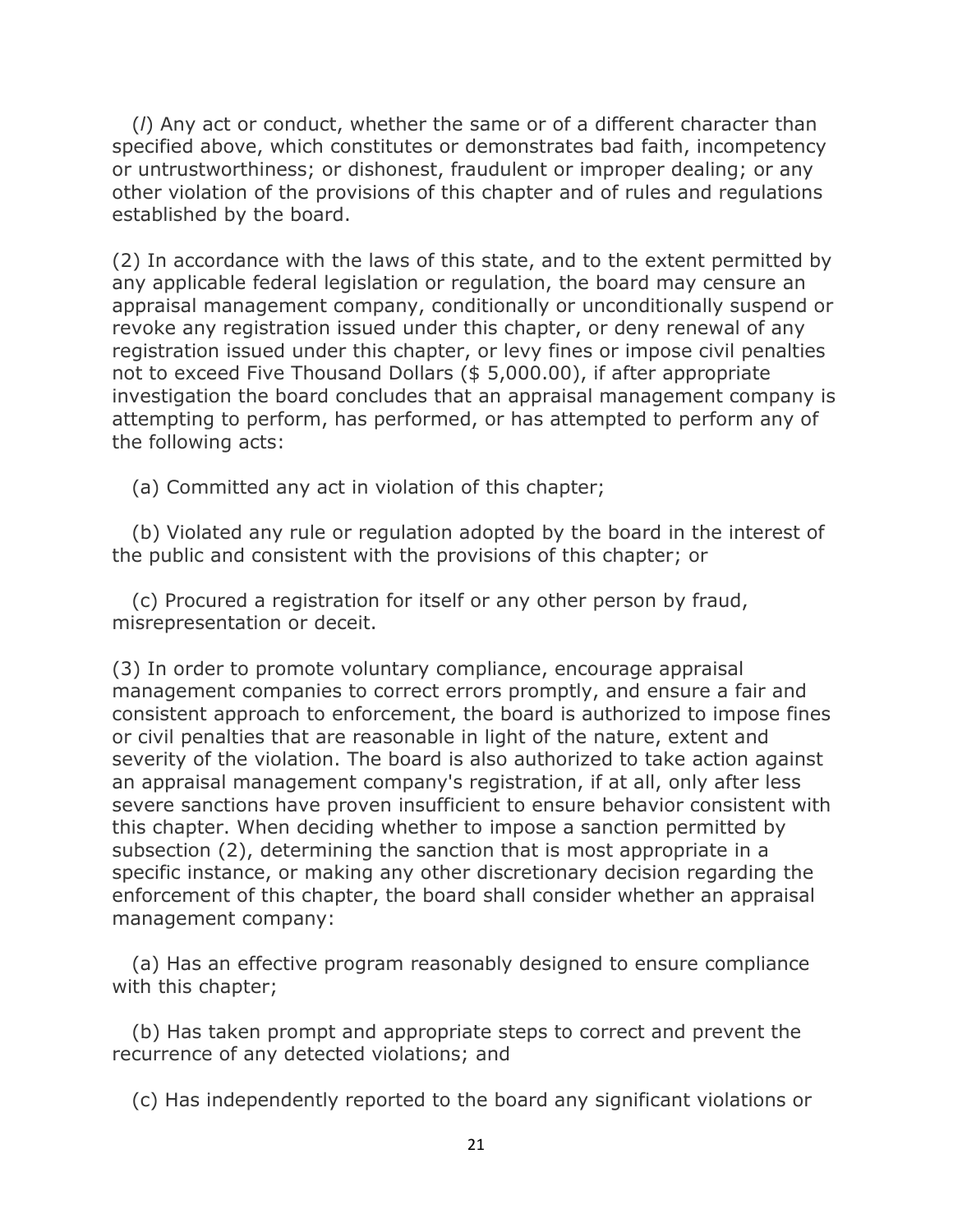potential violations of this chapter, before an imminent threat of disclosure or investigation and within a reasonably prompt time after becoming aware of their occurrence.

(4) In addition to the reasons specified in subsection (1) of this section, the board shall be authorized to suspend the license of any licensee for being out of compliance with an order for support, as defined in Section 93-11- 153. The procedure for suspension of a license for being out of compliance with an order for support, and the procedure for the reissuance or reinstatement of a license suspended for that purpose, and the payment of any fees for the reissuance or reinstatement of a license suspended for that purpose, shall be governed by Section 93-11-157 or 93-11-163, as the case may be. If there is any conflict between any provision of Section 93-11-157 or 93-11-163 and any provision of this chapter, the provisions of Section 93- 11-157 or 93-11-163, as the case may be, shall control.

## **§ 73-34-37. Standards of professional appraisal practice and ethical rules:**

 Each real estate appraiser licensed under this chapter must comply with generally accepted standards of professional appraisal practice and generally accepted ethical rules to be observed by a real estate appraiser. Generally accepted standards of professional appraisal practice are currently evidenced by the uniform standards of professional appraisal practice as directed by the Appraisal Subcommittee of the Federal Financial Institutions Examinations Council or its agent; however, after a public hearing held in accordance with the laws of this state applicable to public hearings, the board may make such modifications in excess of those standards as the board deems appropriate for this state.

### **§ 73-34-39. Record keeping requirements for licensed appraisers; inspection of records**:

(1) A licensed real estate appraiser shall retain for a period of five (5) years the original or a true copy of: (a) each appraisal report prepared or signed by such real estate appraiser; and (b) all supporting data assembled and formulated by the appraiser in preparing each such appraisal report. (2) The five-year period for retention of records is applicable to each engagement of the services of the appraiser and shall commence upon the date of the delivery of each appraisal report to the client unless, within such five-year period, the appraiser is notified that the appraisal or the appraisal report is involved in litigation, in which event a minimum of a two-year period for the retention of records shall commence upon the date of the final disposition of such litigation.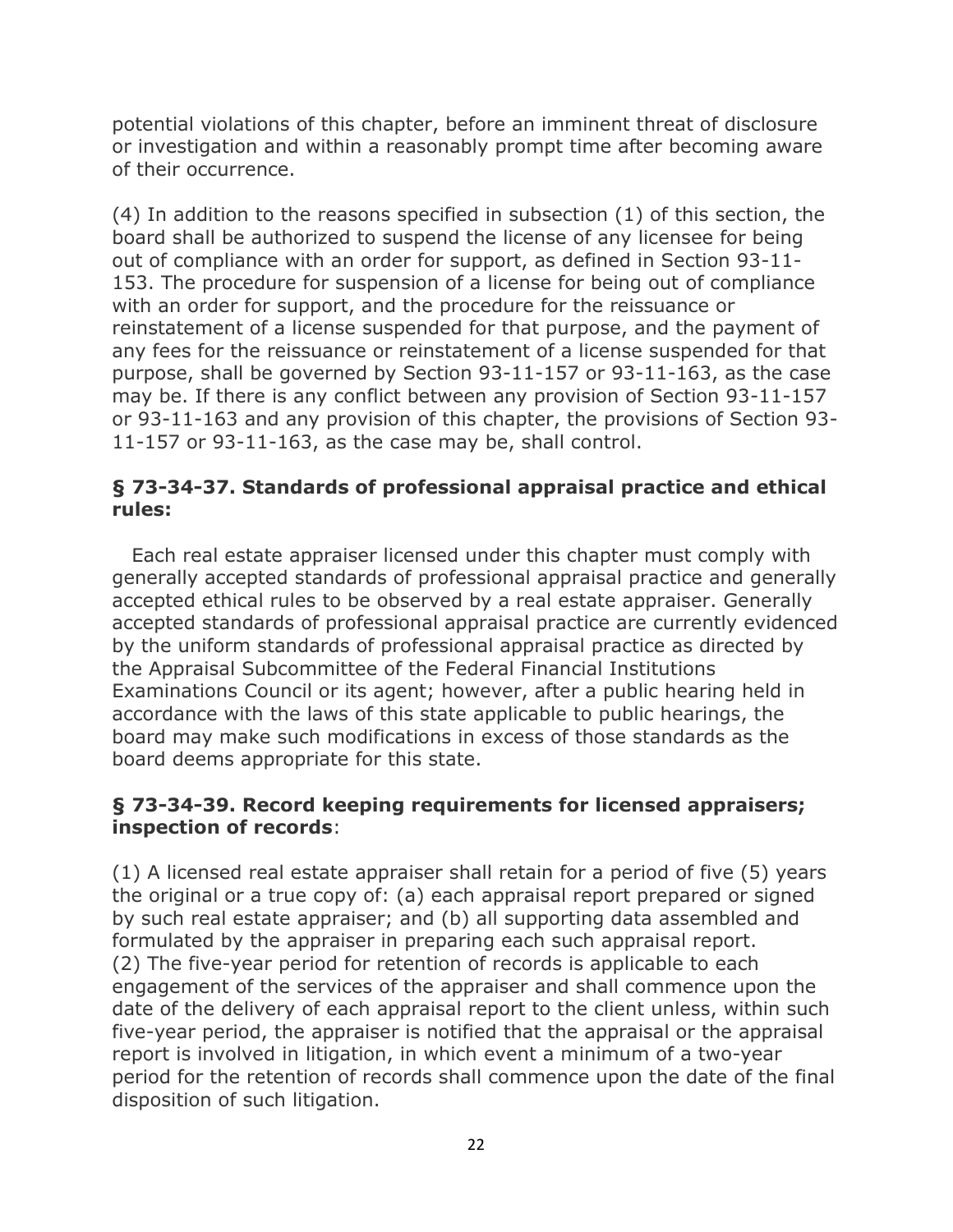(3) Upon reasonable notice, a licensed real estate appraiser shall make all records required to be maintained under the provisions of this chapter available for inspection and copying by the board or its designated agent.

#### **§ 73-34-41. Investigations by commission; issuance of formal complaint; response to complaint; hearings:**

 The commission may investigate at the direction of the board the actions of an individual licensed or entity registered under this chapter or an applicant for licensure, renewal or registration. Upon compliance with the procedural requirements set forth in this chapter, the board may revoke or suspend the license or otherwise discipline a licensed appraiser, licensed certified real estate appraiser or registered appraisal management company, or deny an application or registration, for any of the acts or omissions set forth in Section 73-34-35.

 Upon receipt of information indicating that a licensed appraiser, licensed certified real estate appraiser or a registered appraisal management company may have committed a violation under Section 73-34-35, the board may, upon compliance with the procedural requirements set forth in this chapter, revoke or suspend the license or otherwise discipline the licensee or registrant, or deny an application or registration, for any of the acts or omissions set forth in Section 73-34-35.

 Upon receipt of information indicating that a licensed appraiser, licensed certified real estate appraiser or registered appraisal management company may have committed a violation under Section 73-34-35, the commission, at the direction of the board, may cause one or more of the investigators on its staff to make an investigation of the facts to determine whether or not there is evidence of any such violation. If technical assistance is required, a staff investigator may consult with not more than two (2) of the voting members of the board. If a voting member of the board is consulted and renders assistance in an investigation, such member shall be excused from service on the board in connection with any administrative hearing that results from such investigation.

 In any investigation made by the commission's investigative staff, the board shall have the power to compel the attendance of witnesses and the production of books, appraisal documents, records and other papers, the power to administer oaths, and the power to take testimony and receive evidence concerning all matters within its jurisdiction.

If an investigation indicates that a licensed appraiser, licensed certified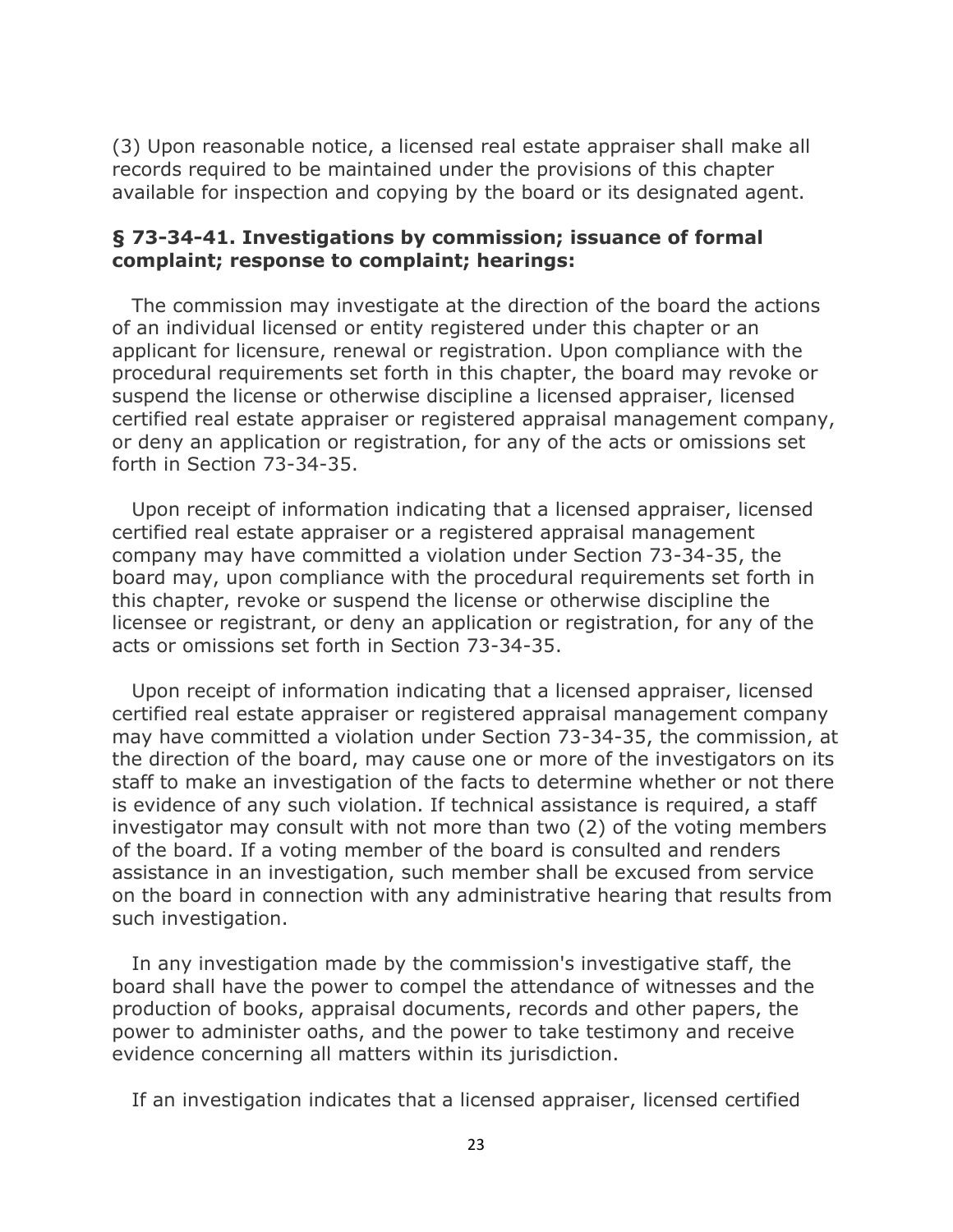real estate appraiser or registered appraisal management company has committed a violation under Section 73-34-35, a formal complaint shall be prepared by the commission staff at the direction of the board and served upon such real estate appraiser or appraisal management company. This complaint shall require the accused party to file an answer to the complaint within twenty (20) days of the date of service.

 In responding to a complaint filed by the staff of the commission, the accused party may admit the allegations of the complaint, deny the allegations of the complaint, or otherwise plead. Failure to make a timely response shall be deemed an admission of the allegations of the complaint.

 Upon completion of the investigation of the complaint, the board shall set a date, time and place for an administrative hearing on the complaint.

#### **§ 73-34-43. Formal decision of board on complaint; appeals; standard of review of decision of board**:

 If, at the conclusion of the hearing, the board determines that a licensed appraiser, licensed certified real estate appraiser or appraisal management company is guilty of a violation of any of the provisions of this chapter, it shall prepare a formal decision that shall contain findings of fact concerning the appropriate disciplinary action to be taken.

 The decision and order of the board shall be final. Any applicant, licensee, registrant or person aggrieved by a decision or order of the board shall have the right of appeal from such adverse order or decision of the board to the circuit court of the county of residence of the applicant, licensee, registrant or person, or of the First Judicial District of Hinds County, within thirty (30) days from the service of notice of the action of the board upon the parties in interest. Notice of appeals shall be filed in the office of the clerk of the court who shall issue an order directed to the board commanding it, within ten (10) days after service thereof, to certify to the court its entire record in the matter in which the appeal has been taken. The appeal shall thereupon be heard in due course by the court, without a jury, which shall review the record and make its determination of the cause between the parties. To be effective, an application for review made by an aggrieved party must be filed within thirty (30) days after the party's receipt of the final decision and order of the board.

 If an application is filed for review of a final decision and order of the board, the case shall be set for trial within sixty (60) days from the date of the filing of an answer for the board. If the court finds that the board has regularly pursued its authority and has not acted arbitrarily, it shall affirm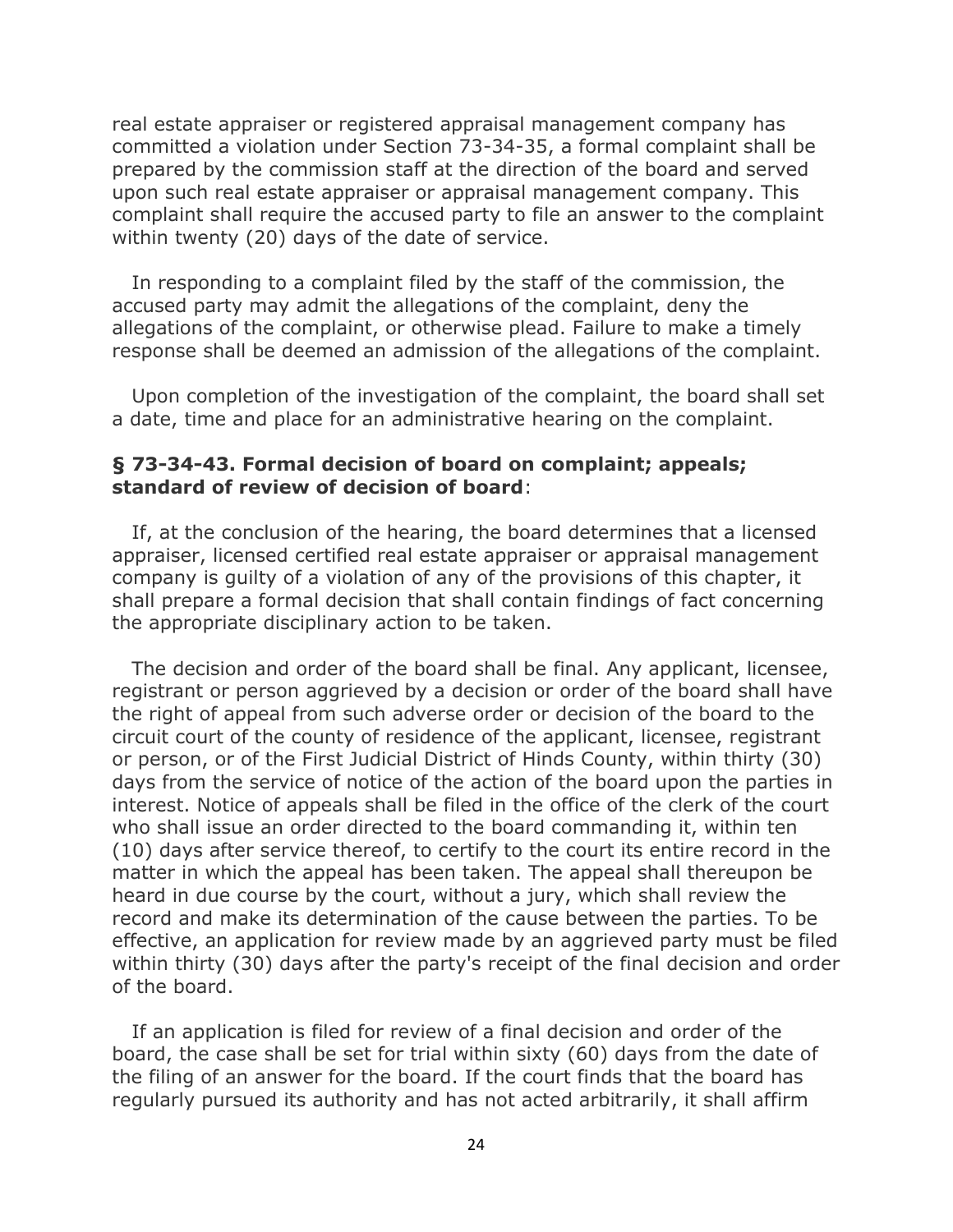the decision and order of the board.

 Actions taken by the board in suspending a license when required by Section 93-11-157 or 93-11-163 are not actions from which an appeal may be taken under this section. Any appeal of a license suspension that is required by Section 93-11-157 or 93-11-163 shall be taken in accordance with the appeal procedure specified in Section 93-11-157 or 93-11-163, as the case may be, rather than the procedure specified in this section.

# **§ 73-34-45. Fees; Real Estate Appraisal License Fund:**

 (1) The commission shall charge and collect appropriate fees for its services under this chapter. The fees charged shall not exceed the amounts indicated below and shall be set by the board.

|  | Delinquent renewal penalty100% of renewal fee                  |
|--|----------------------------------------------------------------|
|  |                                                                |
|  |                                                                |
|  | To change status as a licensee between active/inactive\$ 25.00 |
|  | For each bad check received by the commission\$ 25.00          |

(2) (a) The board shall establish the fee to be paid by each appraisal management company making application for registration under this chapter that is sufficient for the administration regulation and enforcement of the provisions of the Mississippi Appraisal Management Company Registration Act (Section 73-34-101 et seq.), but in no case shall the fee for initial registration be more than One Thousand Dollars (\$ 1,000.00). However, beginning July 1, 2015, the board may increase the registration fee to an amount not to exceed One Thousand Five Hundred Dollars (\$ 1,500.00) if the board finds the increase necessary for the regulation and enforcement of this chapter.

 (b) The board may establish a similar fee, not to exceed One Thousand Dollars (\$ 1,000.00), for the renewal of any registration, and a delinquent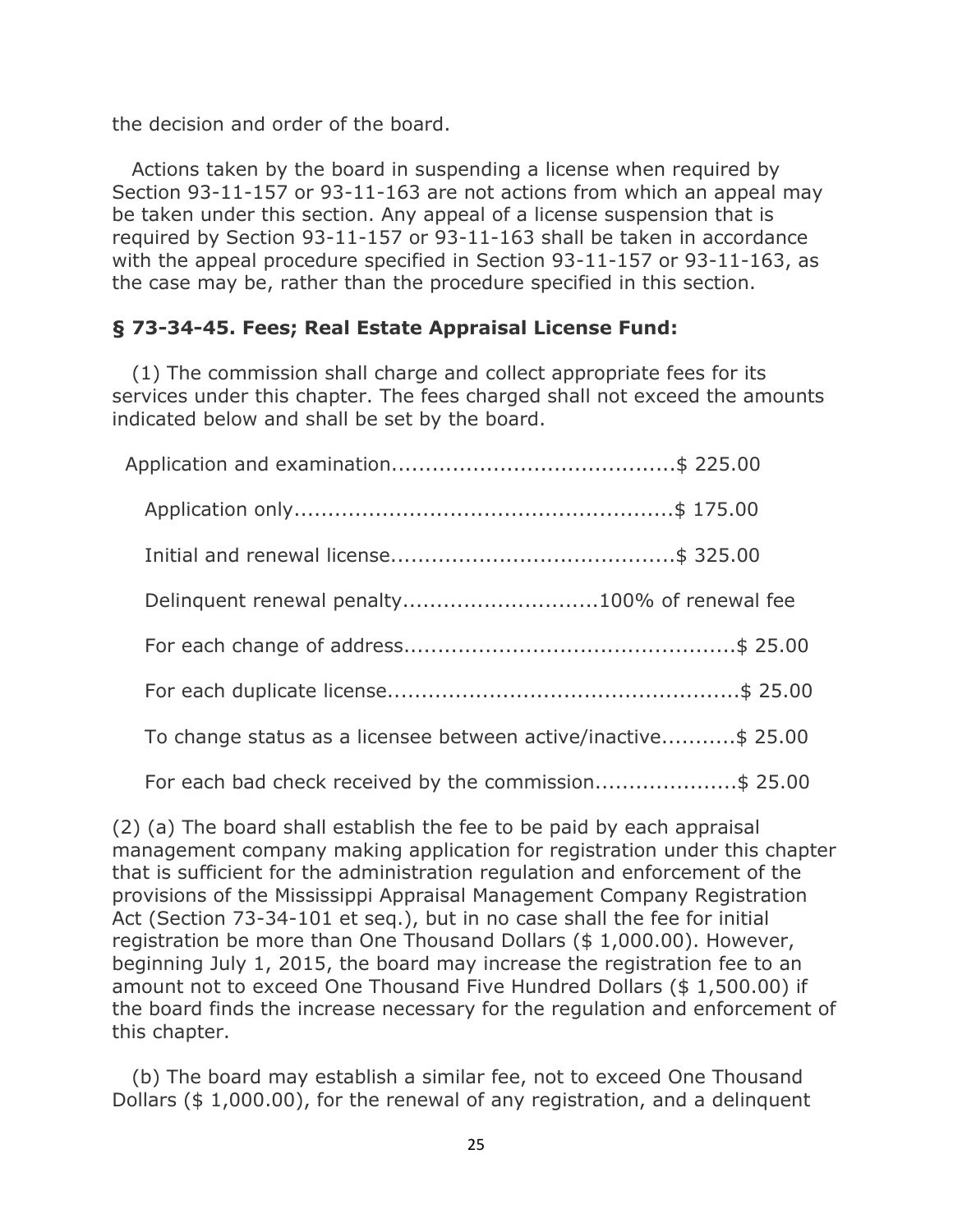renewal penalty not to exceed one hundred percent (100%) of the renewal fee. However, beginning July 1, 2015, the board may increase the renewal fee to an amount not to exceed One Thousand Five Hundred Dollars (\$ 1,500.00) if the board finds the increase necessary for the regulation and enforcement of this chapter, and a delinquent renewal penalty not to exceed one hundred percent (100%) of the renewal fee.

(3) The board by rule shall establish and collect from each appraisal management company (AMC) registered under this chapter the national registry fee required by the Appraisal Subcommittee for each person who is on the appraisal panel of the company and licensed or certified as an appraiser in this state.

(a) Unless exempted under provisions of this chapter or federal law/regulation, the board shall collect from each appraisal management company operating in this state:

(i) The national registry fee required by the Appraisal Subcommittee;

(ii) Information necessary for the board to determine the national registry fee as required by the Appraisal Subcommittee;

(iii) A fee in an amount that is sufficient for the administration of this subsection as established by board rule; and

(iv) Any other information required by state or federal law.

(b) The board shall deposit the national registry fees collected under this section into an account maintained only for purposes of collecting and disbursing the national registry fees collected pursuant to this subsection.

(c) The national registry fees collected under this section shall be transmitted to the Appraisal Subcommittee regularly as required by the Appraisal Subcommittee and federal law.

(d) The board may adopt such rules and regulations necessary to implement the requirements of this subsection.

(4) The board may charge additional fees for its services which the board deems appropriate to carry out its intent and purpose. These additional fees shall not exceed the cost of rendering the service.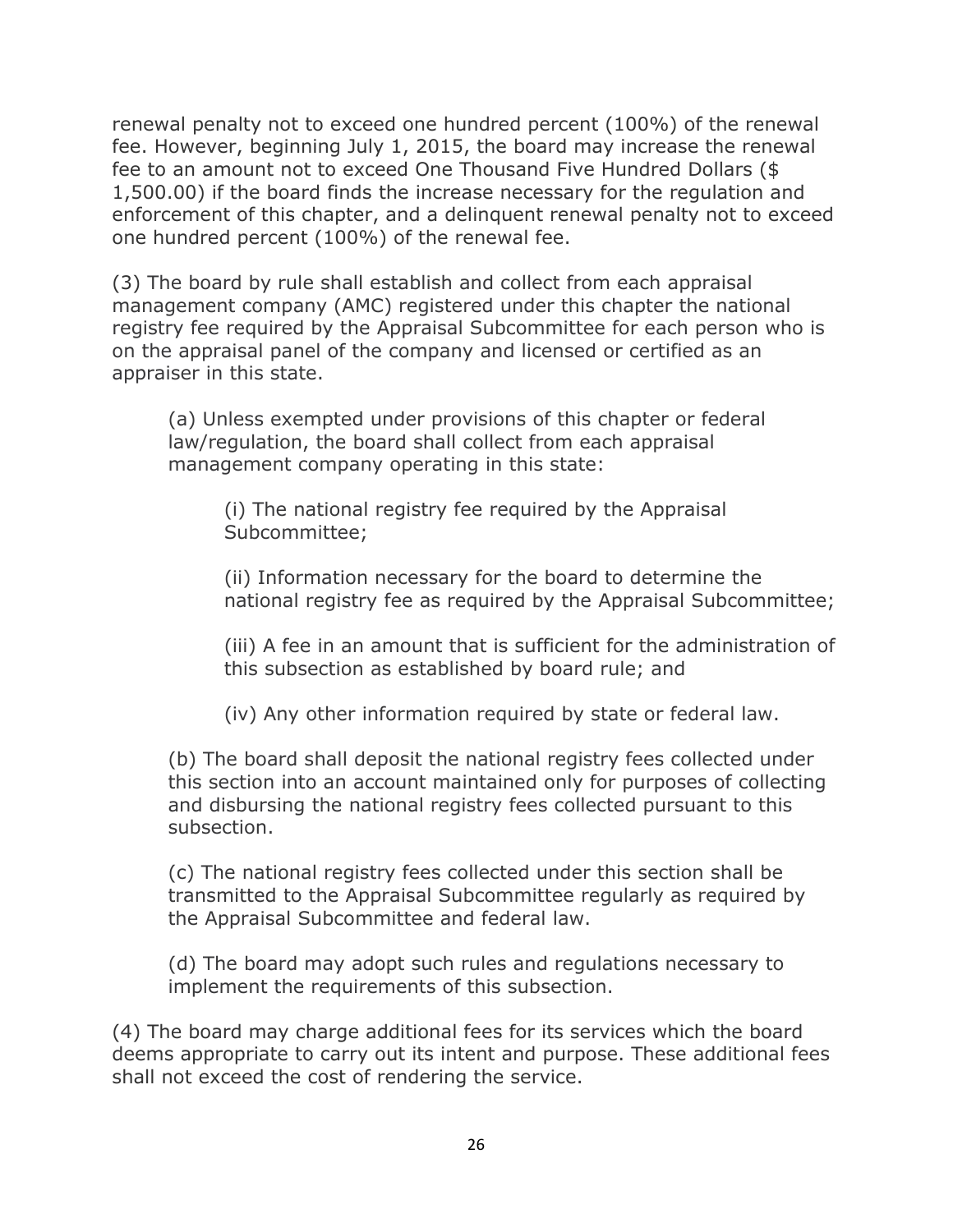(5) Except for those fees collected by the board as required for disbursement to national registries, all fees charged and collected under this chapter shall be paid by the commission at least once a week, accompanied by a detailed statement thereof, to the credit of the fund known as the "Real Estate Appraisal License Fund," hereby created in the State Treasury. All monies which are collected under this chapter shall be paid into and credited to the fund for the use of the board in carrying out the provisions of this chapter including the payment of salaries and expenses, printing an annual directory of licensees, and for educational purposes. The commission shall submit a monthly statement to the board detailing any expenses which it bears as a share in the expense of administering this chapter, for which expenses it shall be reimbursed in the amount approved by the board. The commission shall prepare an annual statement of income and expenses related to its appraisal-related administrative function.

### **§ 73-34-47. Form and content of license; return of license; records of licenses**:

 The commission at the direction of the board shall issue to each licensed appraiser or licensed certified real estate appraiser under this chapter a license evidencing such licensure. The commission shall at the direction of the board also issue a pocket card in such size and form as the board approves.

 A license issued under this chapter shall bear a license number assigned by the commission. When signing an appraisal report or certified appraisal report, the licensee shall place such appraiser's license number adjacent to or immediately below the title of "licensed appraiser" or "licensed certified residential real estate appraiser" or "licensed certified general real estate appraiser" or "licensed timberland appraiser." Such license number shall also be used in all statements of qualification, contracts or other instruments used by the license holder when reference is made to such license holder's status as a licensed appraiser or licensed certified real estate appraiser.

 The license must bear the current physical address of the licensee's place of business, which shall be a room either in his home or an office elsewhere, to be used for the transaction of the appraisal business. In case of removal from the designated address, the licensee shall make application to the commission before removal, or within ten (10) days after removal, designating the new location of such office, whereupon the commission at the direction of the board shall forthwith issue a new license for the new location.

Licenses and pocket cards shall remain the property of the state; and,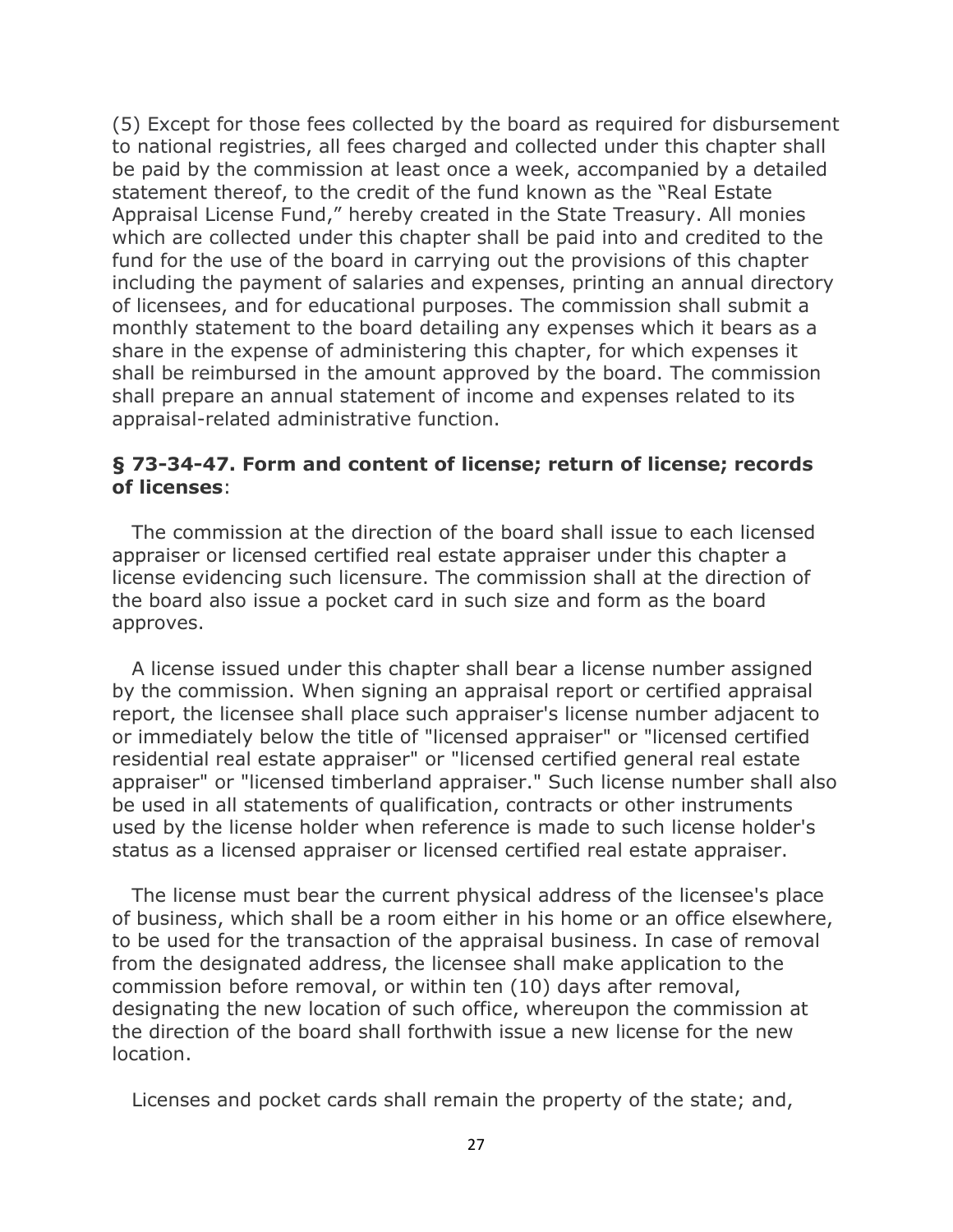upon any suspension or revocation of a license pursuant to this chapter, the individual holding the related license and pocket card shall immediately return such license and pocket card to the commission.

The commission shall maintain and keep open for public inspection during office hours a complete and properly indexed record of all applications for licensure received and licenses issued, renewed, revoked, cancelled or suspended under the provisions of this chapter. A copy of any such record, except pending investigation files, shall be made available to the public, upon application to the commission, at such reasonable price per copy as may be fixed by the commission.

## **§ 73-34-49. Roster of licensed appraisers and registered appraisal management companies:**

 The commission shall prepare and issue at least once each calendar year a roster showing the name and place of business of each real estate appraiser currently licensed and appraisal management company registered under the provisions of this chapter. A copy of the roster shall be made available to the public, upon application to the commission, at a reasonable price per copy as may be fixed by the commission. The commission shall send a copy of this list to the Appraisal Subcommittee of the Federal Financial Institutions Examination Council, or its designated agent.

# **§ 73-34-51. Nonresident applicants for license**:

(1) Each applicant for licensure under this chapter who is not a resident of this state shall submit, with his application, an irrevocable consent that legal action arising out of his activities as a real estate appraiser in this state may be commenced against him in the proper court of any county of this state in which a cause of action may arise or in which the plaintiff may reside by service of process or pleading authorized by laws of this state, by the Secretary of State, or by the Administrator of the Mississippi Real Estate Commission. The consent shall stipulate that the service of process or pleading shall be taken in all courts to be valid and binding as if personal service had been made upon the nonresident licensee in this state. The consent shall be duly acknowledged. Every nonresident licensee shall consent to have any hearings conducted by the board pursuant to Section 73-34-35 at a place designated by the board.

(2) Any service of process or pleading shall be served on the Administrator of the Mississippi Real Estate Commission by filing duplicate copies, one (1) of which shall be filed in the office of the board and the other forwarded by certified mail to the last-known principal address of the nonresident licensee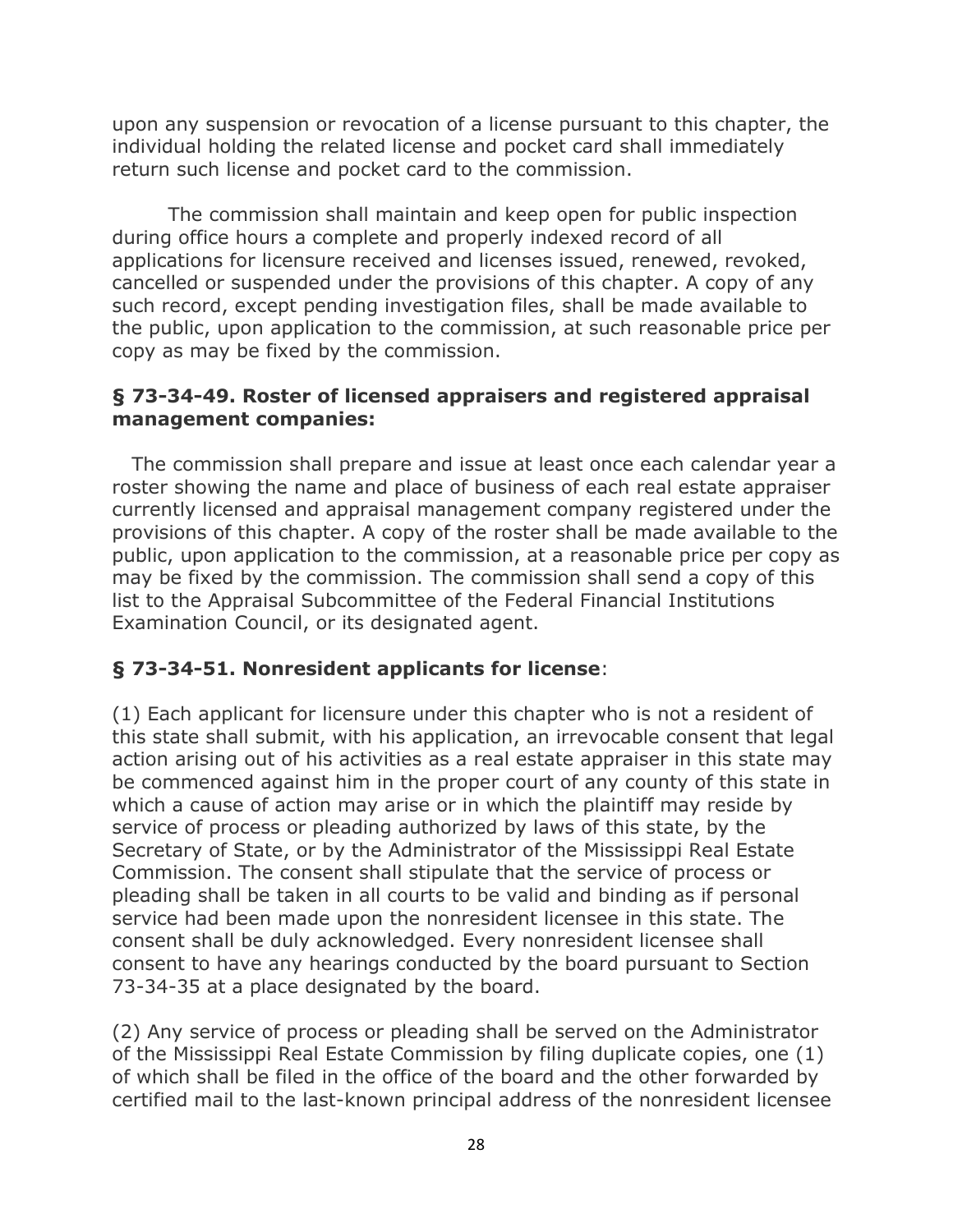against whom the process or pleading is directed.

(3) If, in the determination of the board, another state or territory or the District of Columbia is deemed to have substantially equivalent licensure laws for real estate appraisers, an applicant for licensure in this state who is licensed under the law of such other state, territory or district may obtain a license as a real estate appraiser in this state upon such terms and conditions as may be determined by the board provided that disciplinary proceedings are not pending against such applicant in his state of licensure. The issuance of a license by reciprocity to a military-trained applicant or military spouse shall be subject to the provisions of Section 73-50-1.

## **§ 73-34-53. Penalties for violations; civil action by person aggrieved by violation**:

(1) Except as otherwise provided in Section 73-34-35, any person violating a provision of this chapter shall, upon conviction of a first violation thereof, be punished by a fine of not less than Five Hundred Dollars (\$ 500.00) nor more than One Thousand Dollars (\$ 1,000.00), or by imprisonment for a term not to exceed ninety (90) days, or both. A second or subsequent violation shall be punishable by a fine of not less than One Thousand Dollars (\$ 1,000.00) nor more than Two Thousand Dollars (\$ 2,000.00), or by imprisonment for a term not to exceed six (6) months, or both.

(2) In case any person shall have received any sum of money, or the equivalent thereof, as commission, compensation or profit by or in consequence of his violation of any provision of this chapter, that person shall also be liable to a penalty of not less than the amount of the sum of money so received and not more than four (4) times the sum so received, as may be determined by the court, which penalty may be sued for and recovered by any person aggrieved, and for his use and benefit, in any court of competent jurisdiction.

## **§ 73-34-55. No cause of action for services rendered by nonlicensed appraiser.**

No person shall bring or maintain an action in any court of this state for the recovery of a commission, fee or compensation for any act done or services rendered, the doing or rendering of which is prohibited under the provisions of this chapter for persons other than licensed real estate appraisers, unless such person was duly licensed as a real estate appraiser at the time of the doing of such act or the rendering of such service.